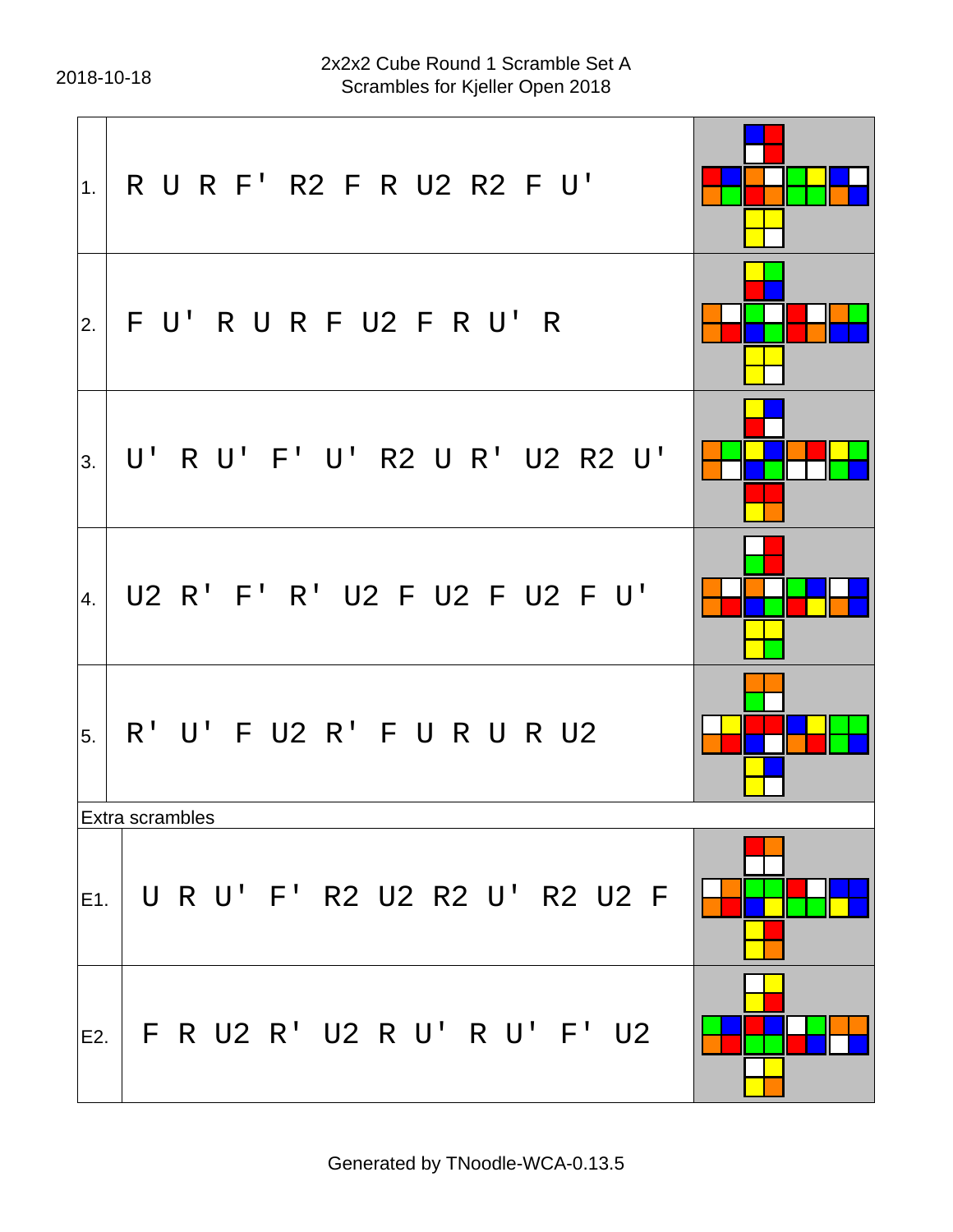| 1.  | U R U2 R2 U F' U' F' R U' R    |  |
|-----|--------------------------------|--|
| 2.  | R U R' U F U R U2 R' F R2      |  |
| 3.  | R' F U2 F U R U2 R2 U2 F R'    |  |
| 4.  | U' R' U' F2 R U' R U2 R2 U2 R  |  |
| 5.  | R F' U R' U2 F U2 F' U' F U2   |  |
|     | Extra scrambles                |  |
| E1. | R' U' R U' R F' R2 F2 R2 U R'  |  |
| E2. | R2 F' U' R2 U' R' U R' F R2 F' |  |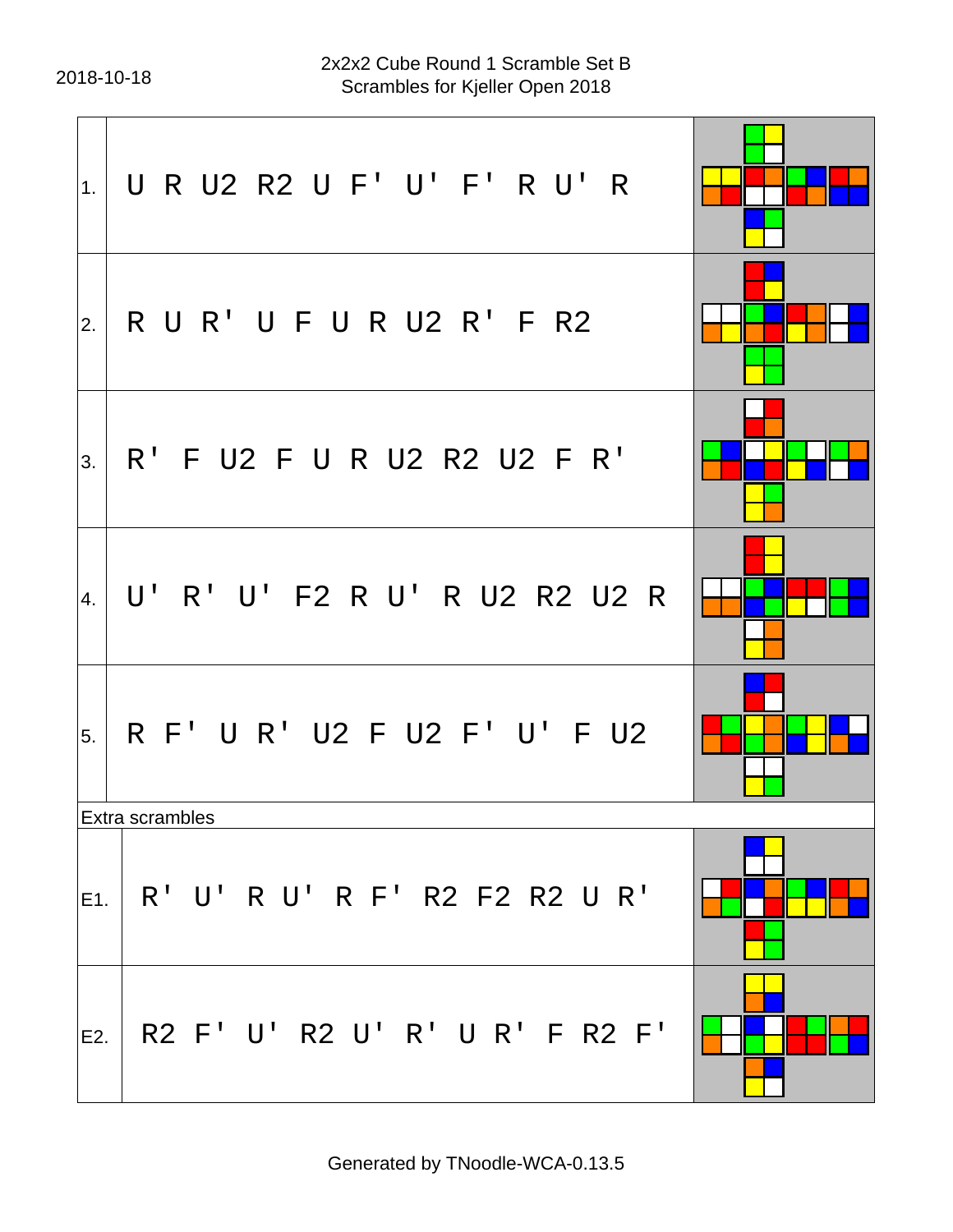| 1.              | U' R' F U2 R' U' R U F' U' F     |  |
|-----------------|----------------------------------|--|
| 2.              | U' R U2 R' U2 F U' F U' R U2     |  |
| 3.              | R' U' F R U2 R U2 F2 U' F R      |  |
| $\vert 4 \vert$ | R U' R2 U2 F R2 U' R F' R2 U2    |  |
| 5.              | R' F U2 F' R2 U2 R' U' R' F R    |  |
|                 | Extra scrambles                  |  |
|                 | E1. R' F' R U R' F R U' R' U' R2 |  |
| E2.             | U2 R' U' F U F R U R' F' R       |  |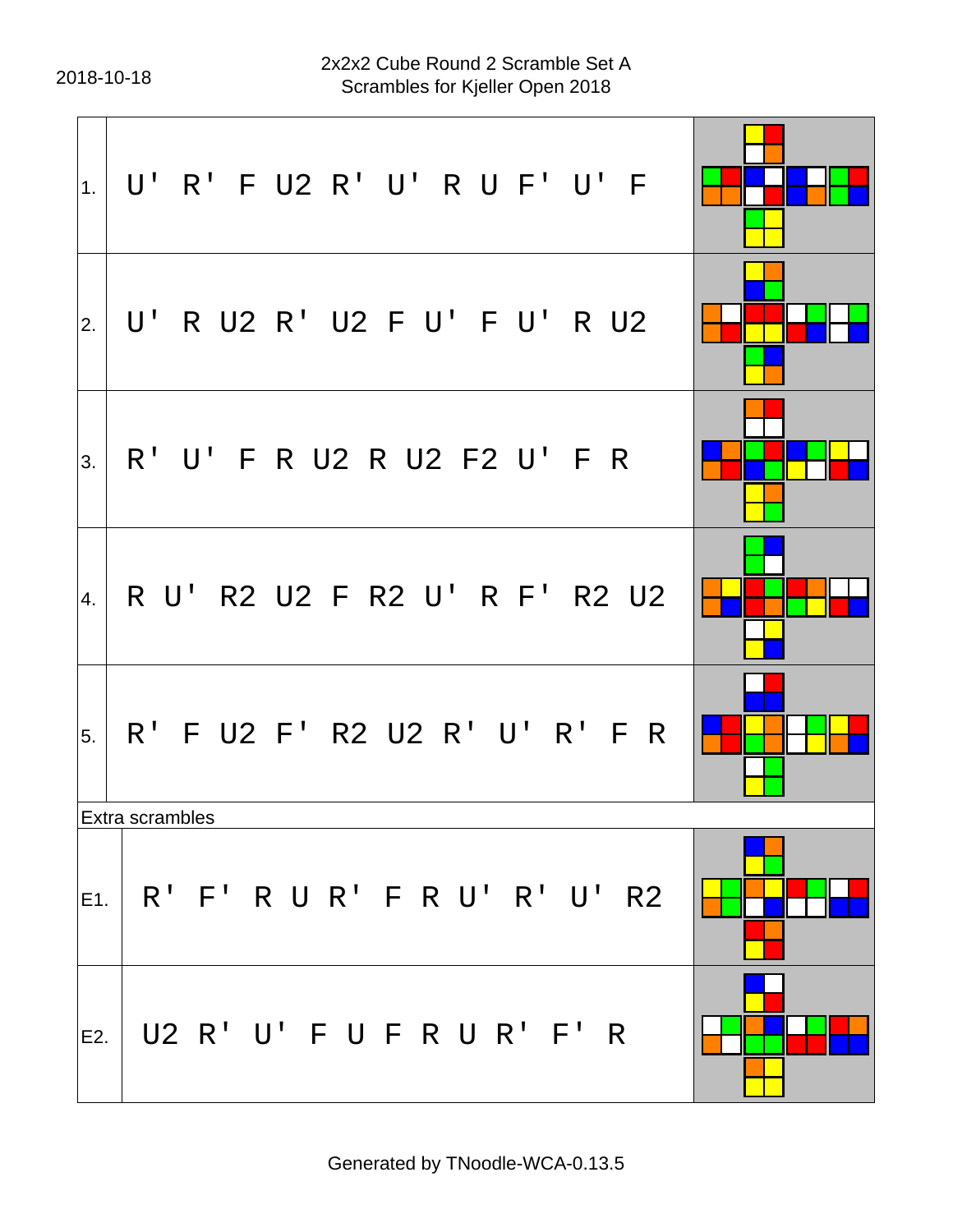$\mathbf{r}$ 

| 1.    | U2 R U' F' R2 F R' U F U' R       |  |
|-------|-----------------------------------|--|
| 2.    | R' U' R2 U' R2 U2 F R2 F' U' R'   |  |
| 3.    | R' U' R U2 R' F U' R' U' R' U'    |  |
| 4.    | U' R U' R2 U' F R2 U2 R2 F' R     |  |
| 5.    | R' U' F R2 U R' U' F' U' R U'     |  |
|       | Extra scrambles                   |  |
|       | E1. R F' R2 U2 F R2 U' R2 U2 R U2 |  |
| E2. I | R' U F' R' U' R U R2 U' R U2      |  |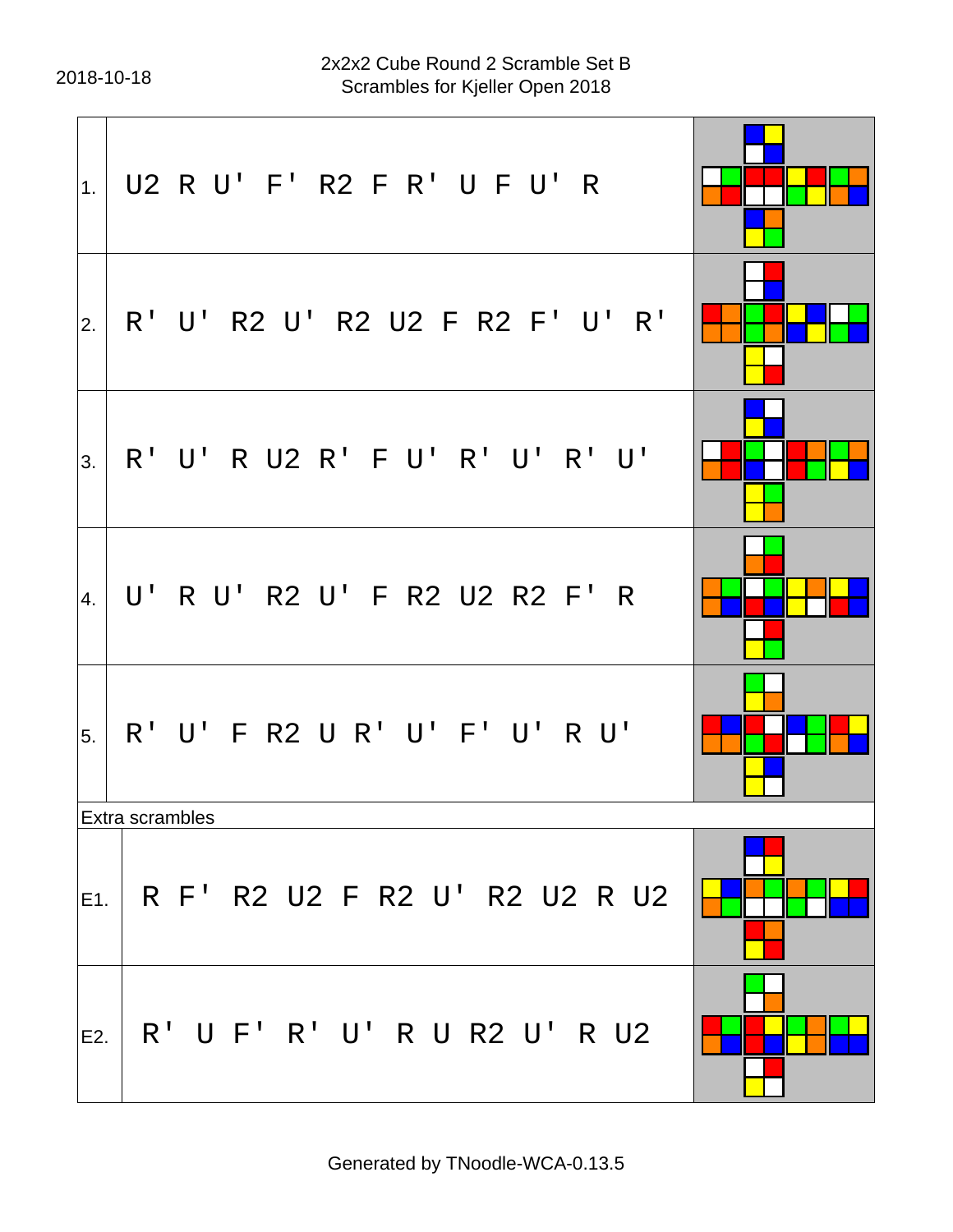| 1.    | U' R' U2 F' R2 U2 F' R' U2 R' F  |  |
|-------|----------------------------------|--|
| 2.    | R U' F U' R2 U2 R' U' R' F U     |  |
| 3.    | U' F' U' F U2 F U2 R U R' F'     |  |
| 4.    | R2 U' F R2 U2 R' U' R' F U2 F    |  |
| 5.    | U2 R U2 R2 U' F R U R U2 R'      |  |
|       | Extra scrambles                  |  |
|       | E1. R' F R2 U2 R2 U' F' R F U2 F |  |
| E2. I | U R' U R U2 R U R' F' R U2       |  |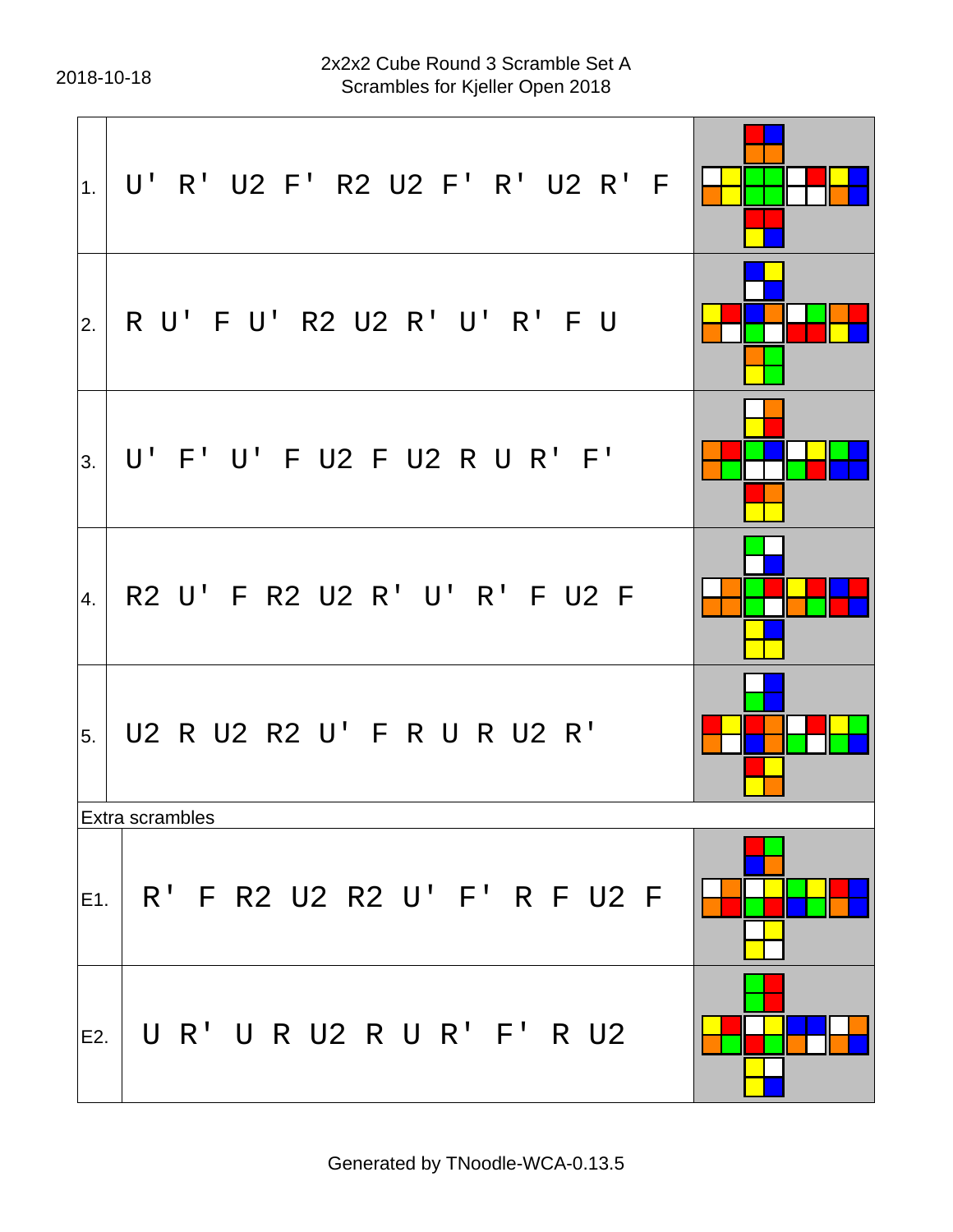| 1.  |                        |                         |                | L2 F2 D L2 D2 U2 F2 L2 B R<br>F' D' F' L U' F D2 L2 R'  |  |                  |                               |  |
|-----|------------------------|-------------------------|----------------|---------------------------------------------------------|--|------------------|-------------------------------|--|
| 2.  | D<br>$\bigcup$         |                         |                | F2 R D'L B2 D2 B2 D'F'<br>B2 L2 U2 B' U2 B              |  |                  | D <sub>2</sub> R <sub>2</sub> |  |
| 3.  |                        |                         |                | D L'U2 F D'F B'D'F U<br>L2 F' R2 L2 F R2 F R2 U2 B      |  |                  |                               |  |
| 4.  | D                      | $R^1$                   |                | L'D'F D F U B'R<br>F2 D B2 D                            |  | R2 U R2 D2 F2 B2 |                               |  |
| 5.  | B —                    |                         |                | F2 R' D2 L2 D2 F2 L D2 F2 U2<br>F' R' F L' D R' F' U' L |  |                  |                               |  |
|     | <b>Extra scrambles</b> |                         |                |                                                         |  |                  |                               |  |
| E1. | U                      | R2 F<br>L <sub>2</sub>  | $\mathbb{R}^n$ | R2 U2 B2 R2 D R2 D L2 U                                 |  | D R2 B U2 L2 D2  |                               |  |
| E2. | D'<br>$\mathsf{R}^-$   | L2 B'<br>F <sub>2</sub> |                | R2 F2 D U2 L2 D2 R2 U'<br>U2 F2 D' L B2 D2 U2           |  |                  |                               |  |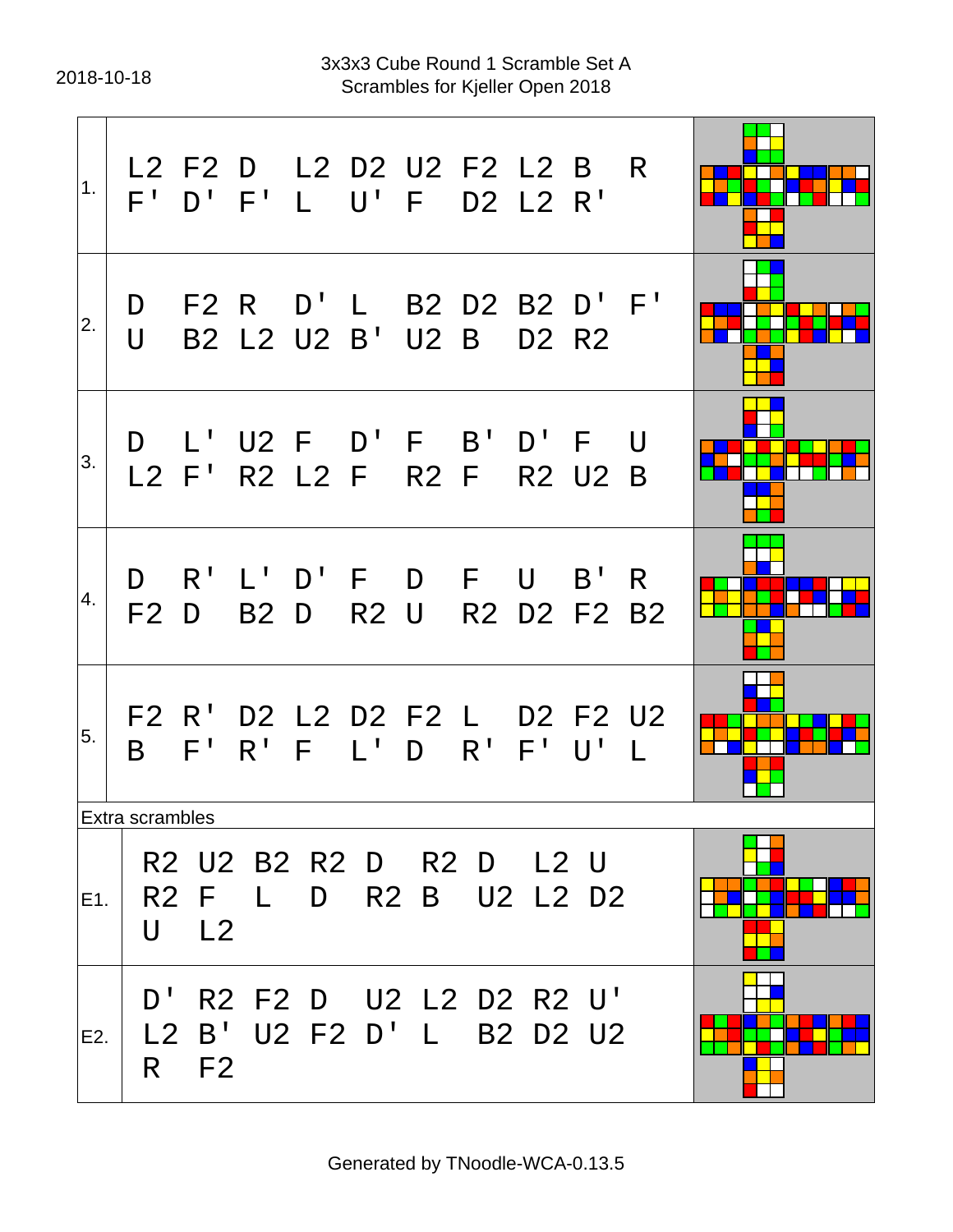2018-10-18 Scrambles for Kjeller Open 2018 3x3x3 Cube Round 1 Scramble Set B

| 1.  |                   |   | R2 B2 D2 F' L2 D2 F' U2 B2 D2                           |                      |                           |                | U'             |  |
|-----|-------------------|---|---------------------------------------------------------|----------------------|---------------------------|----------------|----------------|--|
| 2.  | $D^{\perp}$       | U | L2 B2 F2 U L2 D2 L2 U R F'                              | B R' B F U' B' F2 D2 |                           |                |                |  |
| 3.  | D<br>$\mathbf{L}$ |   | $R'$ U' B' R L2 B $R'$ F'<br>F D2 R2 F' U2 F            |                      |                           | <b>R2 U2 B</b> | U              |  |
| 4.  |                   |   | D2 L2 D2 F2 U' B2 L2 B' F<br>R' D' B2 L' R' B' R2 D2 U' |                      |                           |                | D <sub>2</sub> |  |
| 5.  | D                 |   | B2 U D B2 R2 U'L F U<br>R2 L2 U' F2 L2 U' D2            |                      |                           |                | B'             |  |
|     | Extra scrambles   |   |                                                         |                      |                           |                |                |  |
| E1. | D.<br>$F^{\perp}$ |   | B U2 R2 F' R' D' B D'<br>U2 R2 D2 R2 D'                 |                      |                           | <b>R2 D'</b>   |                |  |
| E2. | F                 |   | F2 L2 D' L2 U<br>U2 R F2 L U                            |                      | R2 D' B' F2<br>B2 F' U2 R |                |                |  |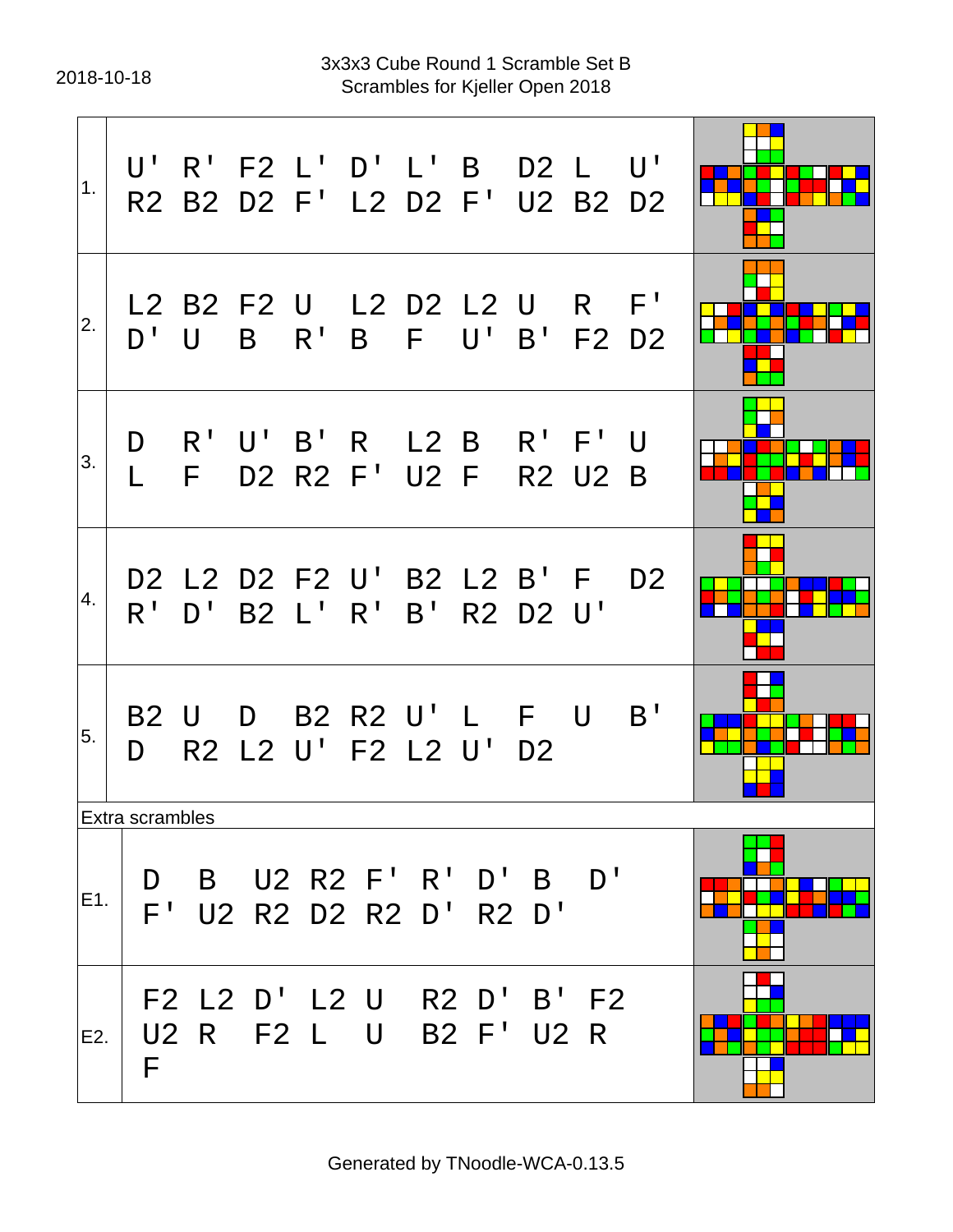2018-10-18 Scrambles for Kjeller Open 2018 3x3x3 Cube Round 2 Scramble Set A

| 1.  | B —                                 | D           | B2 R U2 L D2 B2 D2 F2 U R                    |         |             |   | L2 U F U R'U        |       |                        |  |
|-----|-------------------------------------|-------------|----------------------------------------------|---------|-------------|---|---------------------|-------|------------------------|--|
| 2.  |                                     |             | B D2 R2 F2 U2 F D2 F U B'<br>R2 D2 L' D L    |         |             | D | $\bigcup$           | L2 B2 |                        |  |
| 3.  | U                                   | F' R        | L2 R2 F2 U' R2 U2 B2 L U2                    |         |             |   | B2 U L' D2 L2 U2 L' |       |                        |  |
| 4.  | $B'$ U                              |             | L2 R2 F2 U' L2 U2 L2 F R2 D'                 |         |             |   | L2 U R U B2 L'      |       | R.                     |  |
| 5.  |                                     |             | B2 R2 D L2 R2 U F2 U F' D<br>F2 R U2 F2 U2 L |         |             |   | R <sub>2</sub> D    |       | F'                     |  |
|     | <b>Extra scrambles</b>              |             |                                              |         |             |   |                     |       |                        |  |
| E1. | $\mathsf{L}^{\mathsf{T}}$<br>F      | $F^{\perp}$ | B2 D F2 U B2 R2 D'                           | $L'$ B' | $\mathsf U$ |   | B2 D' F             |       | B U'<br>D <sub>2</sub> |  |
| E2. | D'<br>$F^{\perp}$<br>R <sub>2</sub> |             | R2 F2 D'<br>L' U2 R2 D' L2 D'                |         | $\mathsf B$ |   | R' D2 R2 D'         |       | L2 D2                  |  |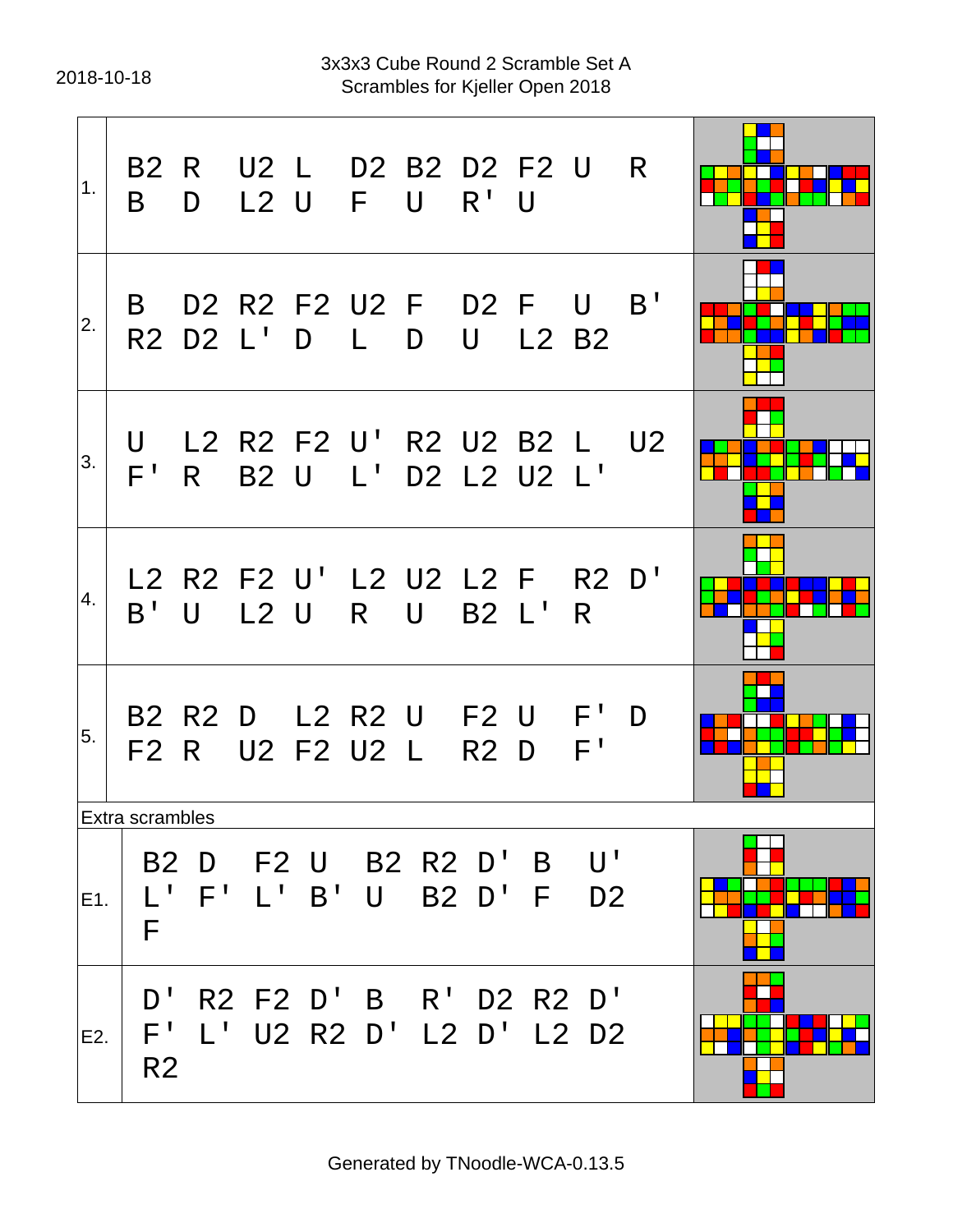2018-10-18 Scrambles for Kjeller Open 2018 3x3x3 Cube Round 2 Scramble Set B

| 1.  |                 |                  | D2 U' B2 R2 U' L2 B' R F' R2<br>U' L2 U L2 F' D' F' R2     |         |   |        |               |                         |                |  |
|-----|-----------------|------------------|------------------------------------------------------------|---------|---|--------|---------------|-------------------------|----------------|--|
| 2.  |                 |                  | L' B2 U2 R F2 L2 D2 B2 L2 F'<br>D2 R' B2 U                 |         |   |        | L2 F R' D2 L' |                         |                |  |
| 3.  |                 |                  | B2 L' F2 R2 U2 R' F2 R2 F' D<br>R' F' D2 R2 D' R2 D' F2 U' |         |   |        |               |                         |                |  |
| 4.  | $R^+$           | <b>B2 F</b>      | R2 B2 D2 U' R2 D B2 U2 L U2                                | $\perp$ | B | R.     |               | <b>B</b> F <sub>2</sub> |                |  |
| 5.  | D.              | $U'$ R           | R' U2 L B2 R U2 L D2 B2 R'                                 | F D     |   |        | $L2$ R2 D' F' |                         | $\blacksquare$ |  |
|     | Extra scrambles |                  |                                                            |         |   |        |               |                         |                |  |
| E1. |                 | U<br>F2 U2       | B2 R2 B2 U2 F2 L' F2 R2 B2                                 | B L     |   |        | B2 F2 L' F' U |                         |                |  |
| E2. | $B^{\perp}$     | R <sub>2</sub> F | L2 F2 D2 F2 D2 U2 R2 U2 L'<br>L2 R                         | D       | R | $\Box$ |               | B2 L2 D'                |                |  |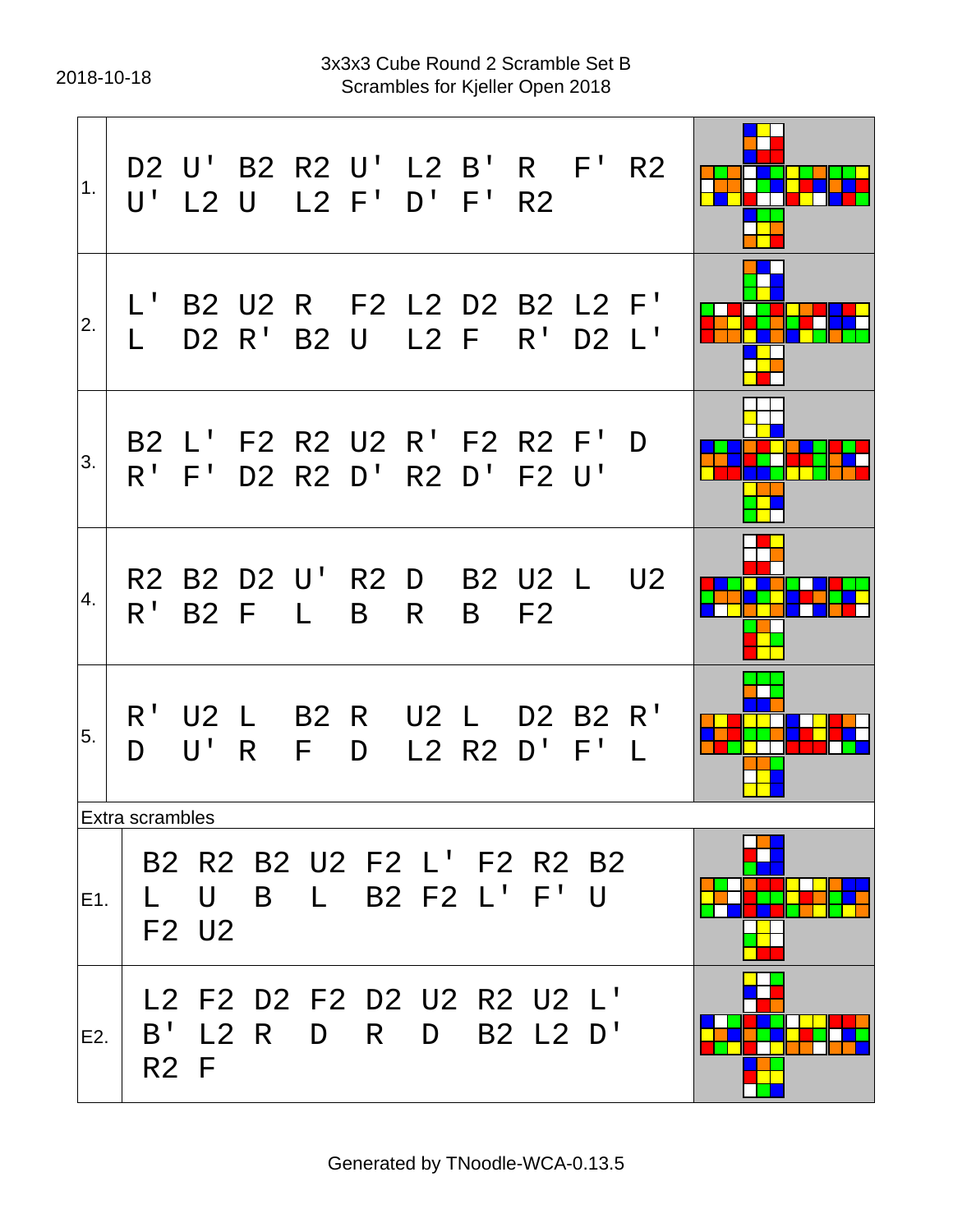2018-10-18 Scrambles for Kjeller Open 2018 3x3x3 Cube Round 3 Scramble Set A

| 1.  |                 | R'U B             |              | U D F2 U B L U'<br>R2 U2 F2 R2 D' R2 L2 D2                 |                           |       |                     |              |                                       |  |
|-----|-----------------|-------------------|--------------|------------------------------------------------------------|---------------------------|-------|---------------------|--------------|---------------------------------------|--|
| 2.  | $F^+$           |                   |              | D L2 D2 B2 F2 D' L2 D L2 R'<br>D U2 R B' D                 |                           |       |                     |              | B U' B2 D                             |  |
| 3.  | B<br>F          | U                 |              | D R2 L' U' B2 U2 L' D2<br>D2 L' F2 L D2 L2 F2 L'           |                           |       |                     |              |                                       |  |
| 4.  |                 |                   |              | L2 D2 R2 D' R2 D B2 R' U' L2<br>D2 U'B U'L F               |                           |       |                     | D L' U       |                                       |  |
| 5.  |                 |                   |              | R L2 F' L' D2 R D F2 R' D<br>R2 D2 B2 R2 B' D2 F2 D2 R2 F' |                           |       |                     |              |                                       |  |
|     | Extra scrambles |                   |              |                                                            |                           |       |                     |              |                                       |  |
| E1. | D'              |                   | R2 U2 B      | B2 U2 L2 D2 R2 B' L2 B<br>D.                               |                           | U2 B' | E                   | $R^{\prime}$ | $\mathsf{U}^{\, \prime}$<br><b>B2</b> |  |
| E2. | F'<br>D'        | B'<br>R.<br>L2 D2 | $\mathsf{L}$ | D'<br>D2 F2 R                                              | $\mathsf{L}^{\mathsf{T}}$ |       | F2 D<br>B2 D2 F2 U2 | R)           | L <sub>2</sub>                        |  |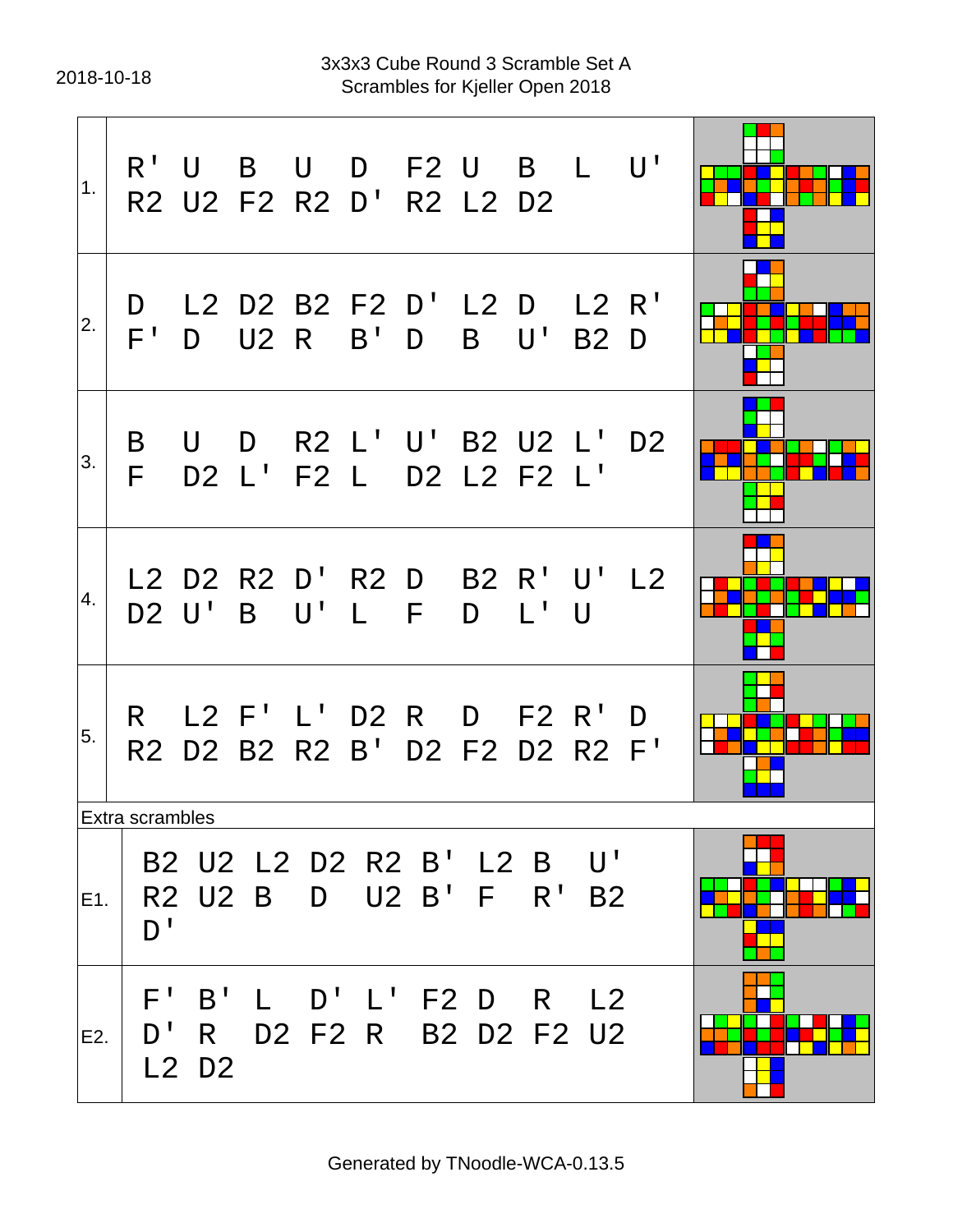| 1.  | D2 B2 F2 D<br><b>B2 U</b><br><b>F2 U</b><br>$R^+$<br>D'<br>B'<br>้ U '<br>U2<br><b>B2</b><br>-F<br>R.<br>$D^{\perp}$<br>$\mathsf{U}^{\perp}$<br>F <sub>2</sub><br>D<br>Fw Uw                                                       |  |
|-----|------------------------------------------------------------------------------------------------------------------------------------------------------------------------------------------------------------------------------------|--|
| 2.  | $\mathsf{U}^{\, \prime}$<br>F <sub>2</sub><br>R <sub>2</sub><br>F2<br>R <sub>2</sub><br>D<br>B'<br>U'<br>D <sub>2</sub><br><b>B2</b><br>D<br>F.<br>$F^{\prime}$<br>$U^{\perp}$<br>R.<br>F<br>R <sub>2</sub><br>R<br>Fw'<br>Uw<br>D |  |
| 3.  | B'<br>U <sub>2</sub><br>F2<br>D <sub>2</sub><br>F2<br>R <sub>2</sub><br>╶┖╻<br>D'<br>F2<br>F2<br>F<br>R <sub>2</sub><br>R <sup>T</sup><br>$F^{\perp}$<br>F'<br>R'<br>U <sub>2</sub><br>D <sub>2</sub><br>Rw2 Uw<br>D               |  |
| E1. | Extra scrambles<br>B2 L' D2 B2 D2<br>F2 D2 R<br>F2 U' F<br>U L'F'D2U<br>$D'$ $U'$<br>$F^+$<br>R <sub>2</sub> Fw                                                                                                                    |  |
| E2. | L2<br>R2<br>D <sub>2</sub> F<br>F <sub>2</sub><br>R <sub>2</sub><br>$F^+$<br><b>B2</b><br>R <sub>2</sub><br>U<br>$F =$<br>L2<br>$L^1$<br>R <sup>T</sup><br>U'<br>$R^1$<br>F<br>D <sub>2</sub><br>R <sup>T</sup><br>Uw'<br>B'       |  |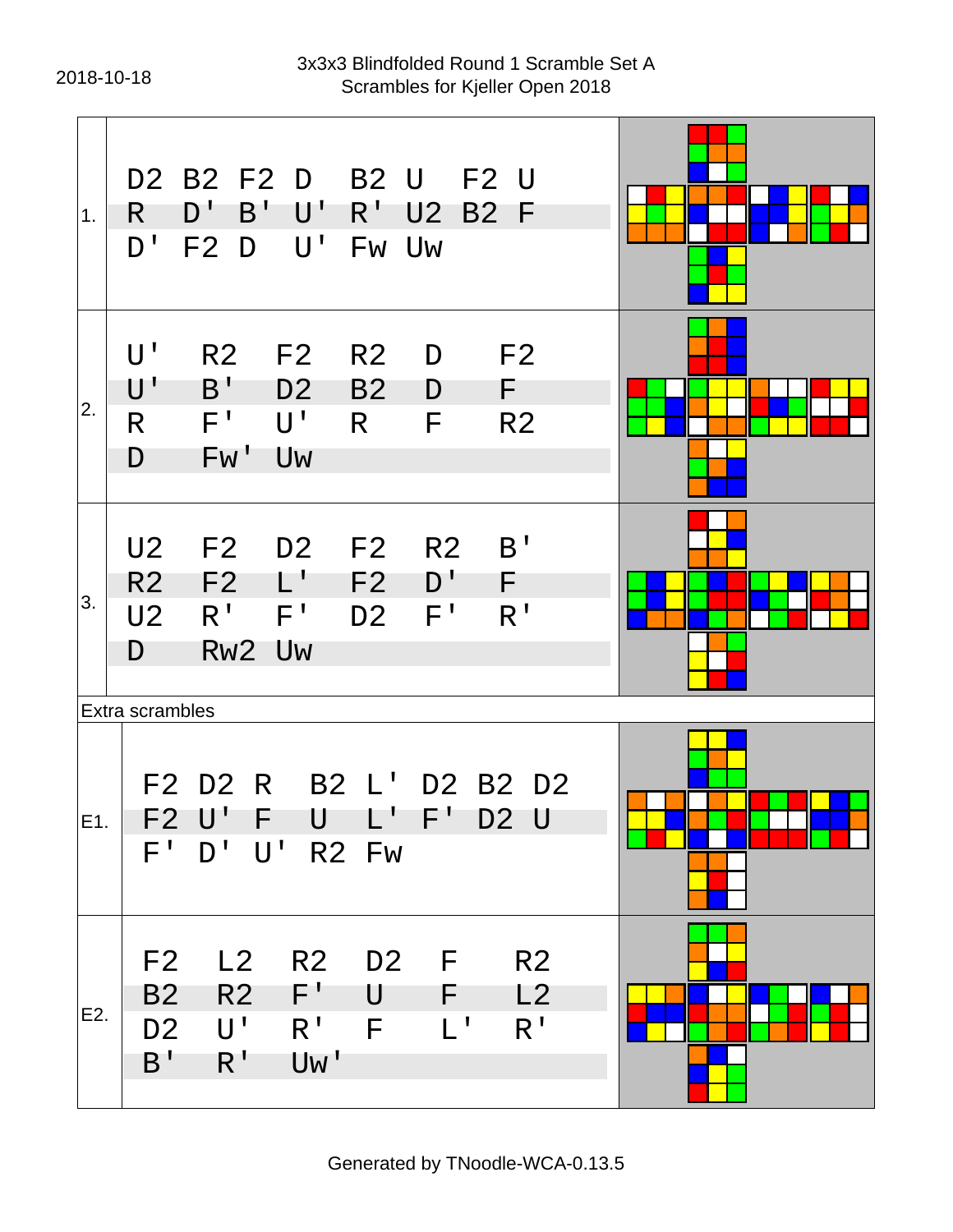#### 2018-10-18 Scrambles for Kjeller Open 2018 3x3x3 Blindfolded Round 1 Scramble Set B

| 1.  | L2<br>D'<br>R <sub>2</sub><br>L <sub>2</sub><br>B<br>D'<br>B                                 | R2 F2<br>$\mathsf{U}^{\, \prime}$<br>D<br>$R^{\prime}$ | D'<br>U2 F2<br>$\mathsf{L}^{\mathsf{T}}$<br>U <sub>2</sub><br><b>B2</b><br>$\bigcup$<br>R <sub>2</sub><br>B<br>Fw'<br><b>Uw</b> |  |
|-----|----------------------------------------------------------------------------------------------|--------------------------------------------------------|---------------------------------------------------------------------------------------------------------------------------------|--|
| 2.  | $F^+$<br>U <sub>2</sub><br>$B^{\dagger}$<br>F<br>B'<br>F2D                                   | $R^{\prime}$<br>R                                      | U2 F2 U2 R2 D2 F' D2<br>$\mathsf{U}^{\mathsf{T}}$<br>B2 F2 L'<br>$\mathsf{U}$<br><b>Rw</b>                                      |  |
| 3.  | D.<br>$R^{\prime}$<br>F'<br>U'<br>L2 F2 L2 Fw Uw                                             | D'                                                     | B2 D' R2 D' B2 L2 B'<br>$R^{\prime}$<br>$\mathsf B$<br>U<br>F <sub>2</sub>                                                      |  |
| E1. | Extra scrambles<br>D <sub>2</sub><br>U<br>D'<br>U<br>$F^{\prime}$<br>R<br>$R^{\prime}$<br>L2 | L2<br>$B^{\perp}$<br>R<br><b>Fw</b>                    | $\mathsf{U}^{\mathsf{T}}$<br>R <sub>2</sub><br><b>B2</b><br>D'<br>D' F<br>D'<br>Uw'                                             |  |
| E2. | R.<br>U<br>$R^{\prime}$<br>D<br>B2 L                                                         | F<br>B'<br>Uw                                          | U2 R' U2 F2 R F2 R<br><b>R2 U'</b><br>$\mathsf{L}^{\mathsf{T}}$<br><b>B2</b>                                                    |  |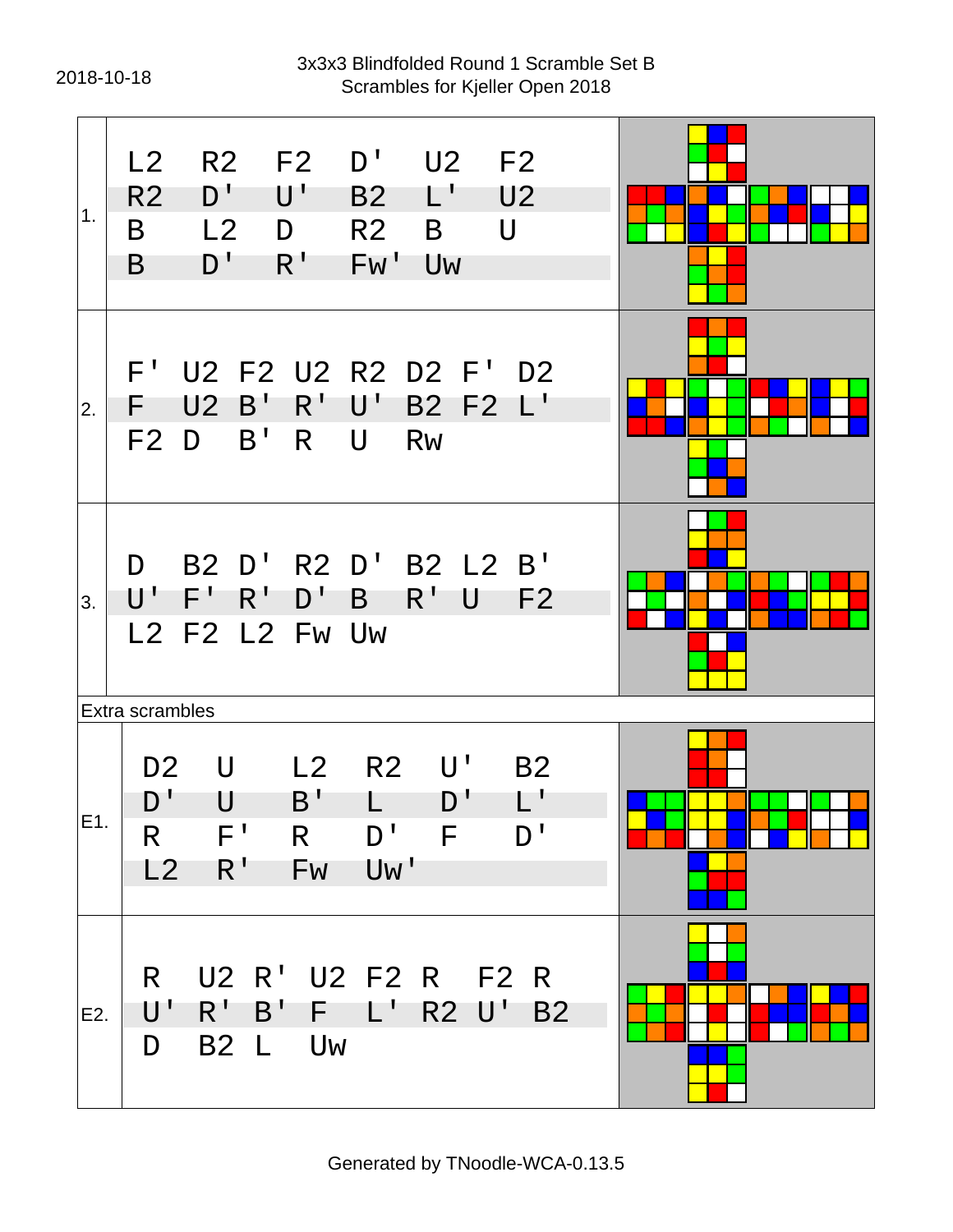# Fewest Moves

• You have 60 minutes to find and write a solution.

• Write 1 move per bar. To delete a move, clearly blacken it.

• Your solution must not be directly derived from any part of the scrambling algorithm.

- Your solution must be at most 80 moves, including rotations.
- Your result will be counted in OBTM.

• Only use notation from Article 12 of the WCA Regulations. If you are uncertain, use only the exact moves listed here:

#### Face Moves

| Clockwise F R U B L                             |  |    |      |    |
|-------------------------------------------------|--|----|------|----|
| Counter-clockwise F' R' U'                      |  | B' | - L' | D' |
| Double F2 R2 U2 B2 L2 D2                        |  |    |      |    |
| Rotations                                       |  |    |      |    |
| Clockwise $[f]$ $[r]$ $[u]$ $[b]$ $[l]$ $[d]$   |  |    |      |    |
| Counter-clockwise [f'] [r'] [u'] [b'] [l'] [d'] |  |    |      |    |
| Double [f2] [r2] [u2] [b2] [l2] [d2]            |  |    |      |    |
|                                                 |  |    |      |    |

## Scrambles for Kjeller Open 2018

3x3x3 Fewest Moves Round 1 Scramble Set A

Competitor: \_\_\_\_\_\_\_\_\_\_\_\_\_\_\_\_\_\_

WCA ID:  $\frac{1}{2}$   $\frac{1}{2}$   $\frac{1}{2}$   $\frac{1}{2}$   $\frac{1}{2}$   $\frac{1}{2}$   $\frac{1}{2}$   $\frac{1}{2}$   $\frac{1}{2}$   $\frac{1}{2}$   $\frac{1}{2}$   $\frac{1}{2}$   $\frac{1}{2}$   $\frac{1}{2}$   $\frac{1}{2}$   $\frac{1}{2}$   $\frac{1}{2}$   $\frac{1}{2}$   $\frac{1}{2}$   $\frac{1}{2}$   $\frac{1}{2}$   $\frac$ 

### DO NOT FILL IF YOU ARE THE COMPETITOR.



### Scramble: R' U' F U2 B2 L B2 L R D2 F2 R' U' F2 U2 B U B' D2 B D2 F D' R' U' F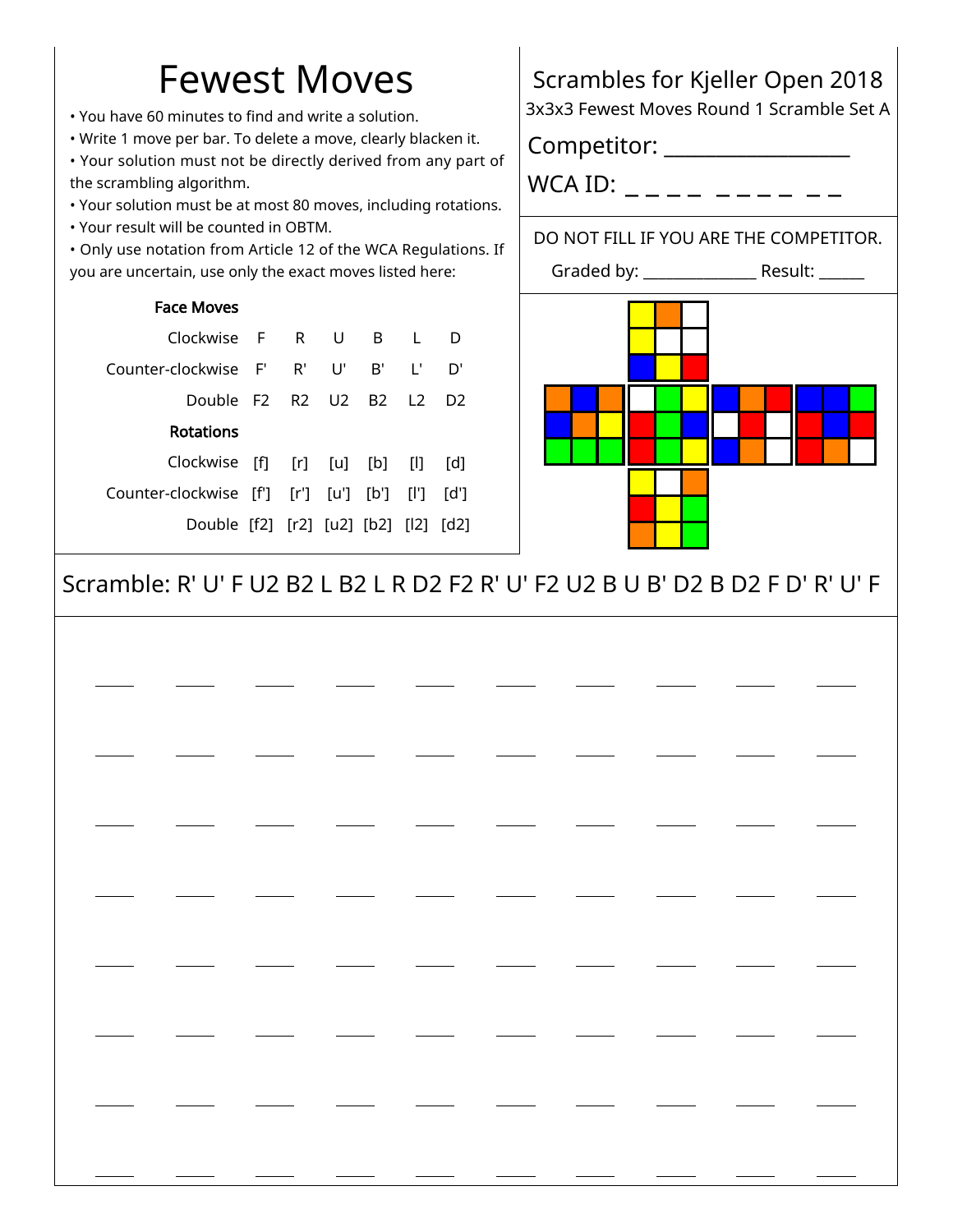2018-10-18 Scrambles for Kjeller Open 2018 3x3x3 One-Handed Round 1 Scramble Set A

| 1.  |                                            |                |          |                              | U' B2 D B' U D' L' D F L2<br>F2 D' L2 U D' R2 U2 F2       |                         |                |           |  |
|-----|--------------------------------------------|----------------|----------|------------------------------|-----------------------------------------------------------|-------------------------|----------------|-----------|--|
| 2.  |                                            | F B<br>$R'$ U2 |          |                              | $R'$ B D2 R2 F' B2 U' F2<br>B U2 D2 B R2 B D2 F           |                         |                |           |  |
| 3.  |                                            |                |          |                              | U2 B2 L F' D L F2 B2 D2 B<br>U2 D2 R L2 U2 F2 R' U2 R' F2 |                         |                |           |  |
| 4.  |                                            |                |          |                              | L2 D L' B2 L D B2 U D2 R<br>B R2 D2 R2 F R2 D2 L2 U2      |                         |                |           |  |
| 5.  |                                            | D2 R' F'       |          |                              | R2 F2 R U2 B2 D2 R' F2 R2 B<br>L B2 D' F' U2 L            |                         |                | <b>B2</b> |  |
| E1. | <b>Extra scrambles</b><br>$L^{\mathsf{T}}$ |                |          |                              | B2 R' U2 B2 L2 F2 L' B'<br>R2 D L2 F2 U' B' L'            |                         | D<br>D         |           |  |
| E2. | D'<br>B'                                   | $R^{\perp}$    | B2 D2 R2 | D2 L' U F'<br>D2 B2 R' U2 L' |                                                           | D2 R<br><b>B2 U2 R2</b> | D <sub>2</sub> |           |  |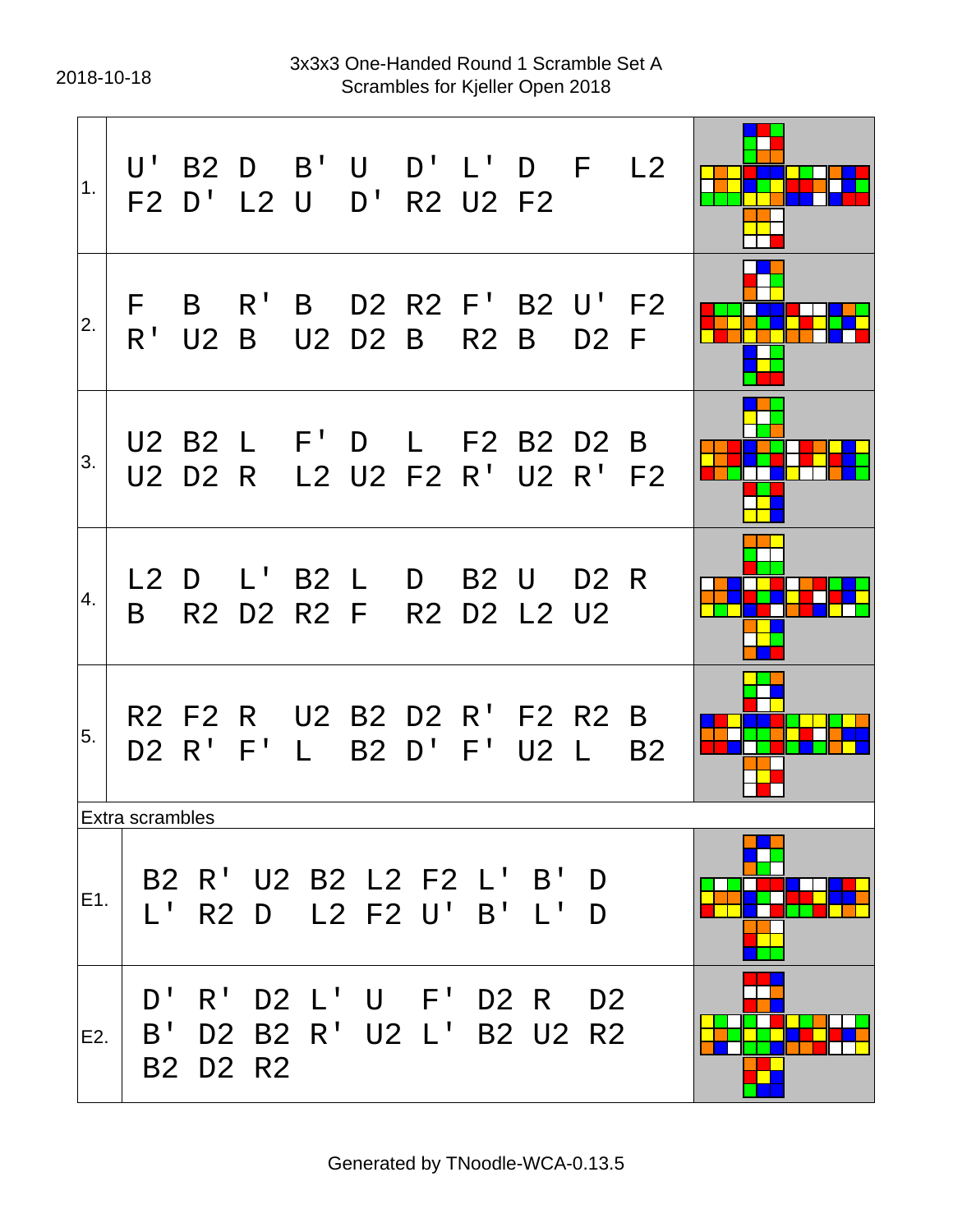2018-10-18 Scrambles for Kjeller Open 2018 3x3x3 One-Handed Round 1 Scramble Set B

| 1.  | R —                               |              |              | R2 D F2 L U2 B' R' D' F<br>D' R2 F2 U2 B2 L2 U |             |             |   |                | <b>R2</b> | D'        |  |
|-----|-----------------------------------|--------------|--------------|------------------------------------------------|-------------|-------------|---|----------------|-----------|-----------|--|
| 2.  | F.                                | $D^{\prime}$ | $B^{\prime}$ | U2 L2 D2 R U2 L' B R D2 U<br>$R'$ F' L2 $R'$   |             |             |   |                |           |           |  |
| 3.  | F2 L                              |              | D            | U' B2 L2 R2 D2 F2 L2 B' U' L2                  | B F L'      |             |   | B' U2 R2       |           |           |  |
| 4.  | U                                 |              | B2 F         | D2 B2 R2 D2 L U2 R' U2 R'                      | R B2 F U2 R |             |   |                | D'        | <b>B2</b> |  |
| 5.  | B<br>$\overline{\mathsf{U}}$      |              |              | U2 L' U' D R2 F2 L B' R<br>D2 R2 B             |             | <b>U2 F</b> | B | D <sub>2</sub> |           |           |  |
|     | Extra scrambles                   |              |              |                                                |             |             |   |                |           |           |  |
| E1. | F.<br>$\mathbf{I}^{-1}$           |              |              | D2 U2 F2 L' F2 U2 L D2 U<br>R2 U2 R2 D F'U L   |             |             |   |                | <b>B2</b> |           |  |
| E2. | U'<br>R <sup>T</sup><br><b>B2</b> |              |              | R2 U'D F2 L F U'B<br>F' B2 U2 D' R2 U F2 U2    |             |             |   |                |           |           |  |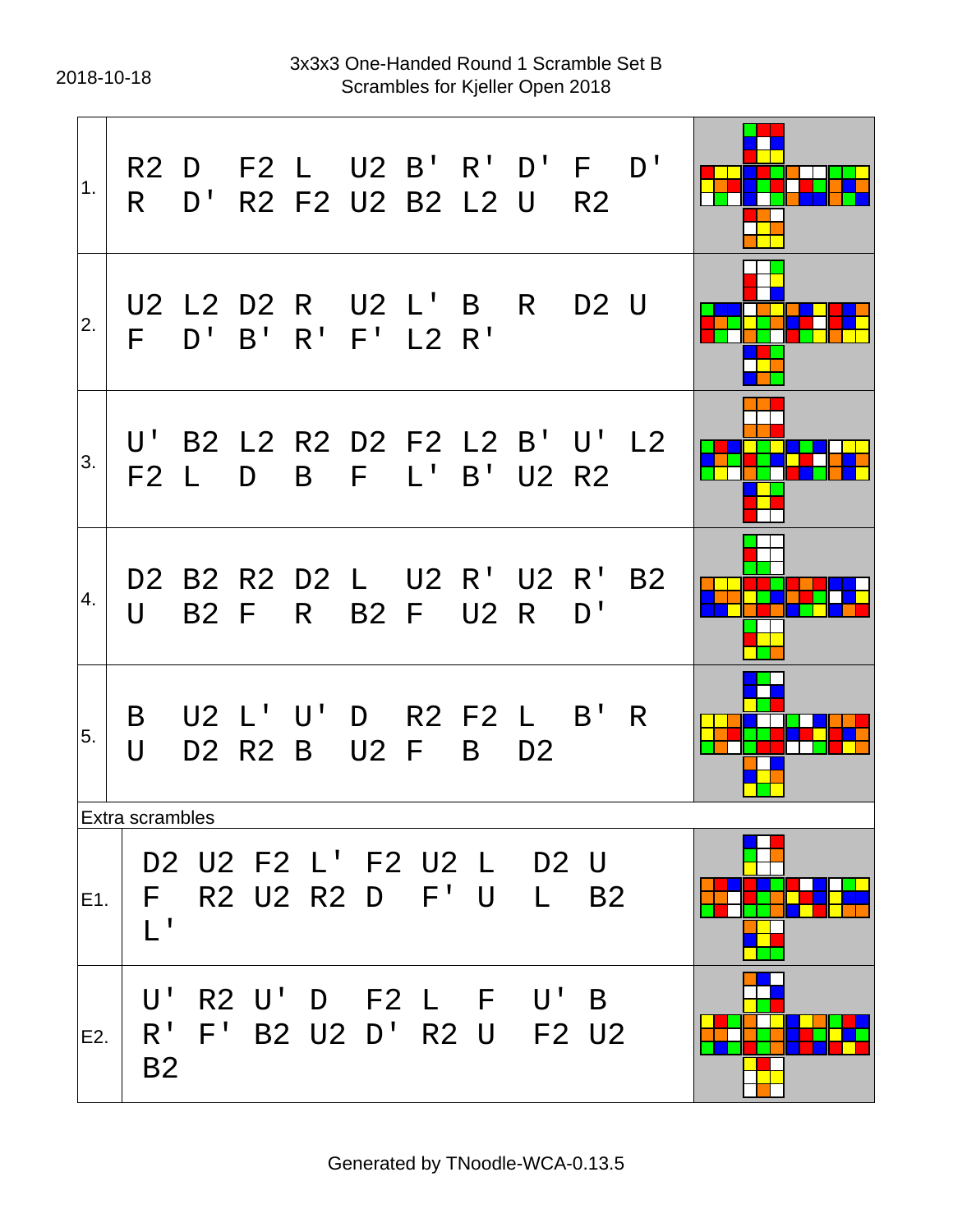2018-10-18 Scrambles for Kjeller Open 2018 3x3x3 One-Handed Round 2 Scramble Set A

| 1.  |                     |                   |  | L' F U2 L2 U R' B2 U R' U2<br>B2 R2 F R2 L2 D2 F L2 F |      |                           | R <sub>2</sub> |  |
|-----|---------------------|-------------------|--|-------------------------------------------------------|------|---------------------------|----------------|--|
| 2.  | U                   |                   |  | R2 F L2 U2 R2 F2 U2 B L<br>F2 U2 B2 F U'R             | D' R |                           | B'             |  |
| 3.  | D<br>$B'$ $U'$      | B                 |  | U B2 R2 F2 R2 D' L2 R2 D'<br>$L$ R F R' B'            |      | $\mathsf{L}^{\mathsf{T}}$ | D <sup>T</sup> |  |
| 4.  |                     |                   |  | B2 D L2 B2 D' F' D' R<br>L2 D2 L2 U' B2 D2 L2 B2 D2   |      |                           | B'             |  |
| 5.  | $D^{\perp}$         | L2 R' U' B' R2 F' |  | D B2 D' L2 B2 R' F2 L U                               |      |                           | R              |  |
|     | Extra scrambles     |                   |  |                                                       |      |                           |                |  |
| E1. | B<br>R <sub>2</sub> |                   |  | D2 L2 R2 F R2 F2 R2 U<br>$L'$ D'F2 L F2 D F L'D'      |      |                           |                |  |
| E2. |                     |                   |  | U' B2 U' L2 B2 L D F U2<br>B2 R2 F2 U2 F U L2 R'      |      |                           |                |  |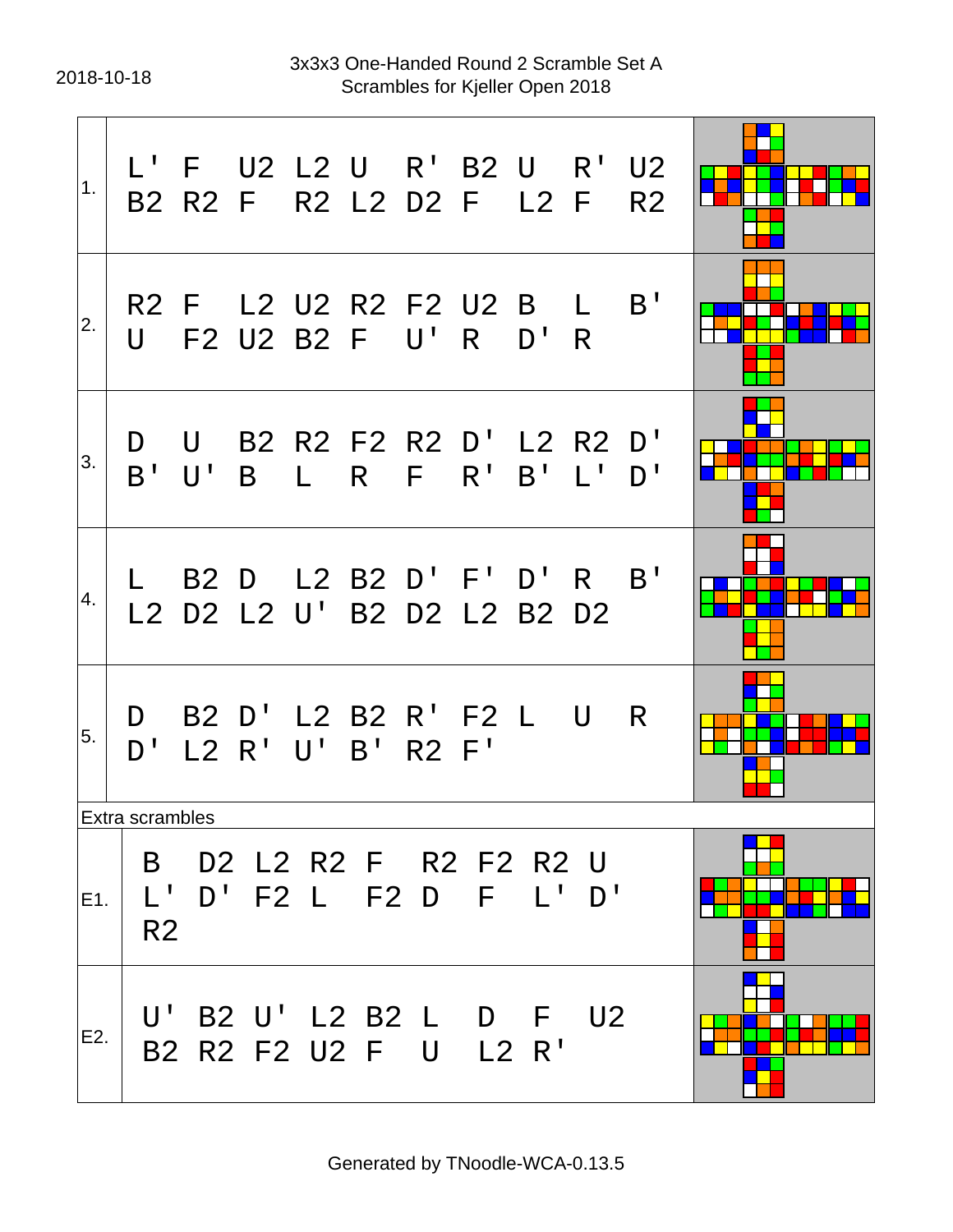2018-10-18 Scrambles for Kjeller Open 2018 3x3x3 One-Handed Round 2 Scramble Set B

| 1.  |                           |                                  | F2 D2 F2 D2 F2 D' B2 R2 U<br>U2 F L U' B2 F' U B D' |       |     |              |                                |                      | R <sub>2</sub> |  |
|-----|---------------------------|----------------------------------|-----------------------------------------------------|-------|-----|--------------|--------------------------------|----------------------|----------------|--|
| 2.  |                           |                                  | D' L2 U' R2 D' U B L' B'<br>U B' R2 U L' D U2 F'    |       |     |              |                                |                      | D <sub>2</sub> |  |
| 3.  | $L2$ U                    |                                  | L2 F B L B' D' L U F D'                             |       |     |              | R2 F2 U2 F2 U' L2 U' L2        |                      |                |  |
| 4.  |                           |                                  | F2 D L2 D B2 D' B2 D2 R' F'<br>R' B' F U            |       | B — | $\mathbb{L}$ |                                | R2 B F               | U <sub>2</sub> |  |
| 5.  |                           |                                  | F D'L'B U R'D R2 D2 R2<br>B' L' U2 R2 B2 U2 D2 L F2 |       |     |              |                                |                      |                |  |
|     | <b>Extra scrambles</b>    |                                  |                                                     |       |     |              |                                |                      |                |  |
| E1. | U                         | $\mathsf{L}$<br>D <sub>2</sub> B | F' U' L2 D L' U' R L' F2                            |       |     |              | D2 B' L2 D2 F'                 | R2 B'                |                |  |
| E2. | D<br>D <sub>2</sub><br>B' | L2<br>B<br>D'                    | D                                                   | B2 U' |     |              | B2 D F2 U'<br>$U'$ R2 U2 R' F' | R.<br>L <sub>2</sub> |                |  |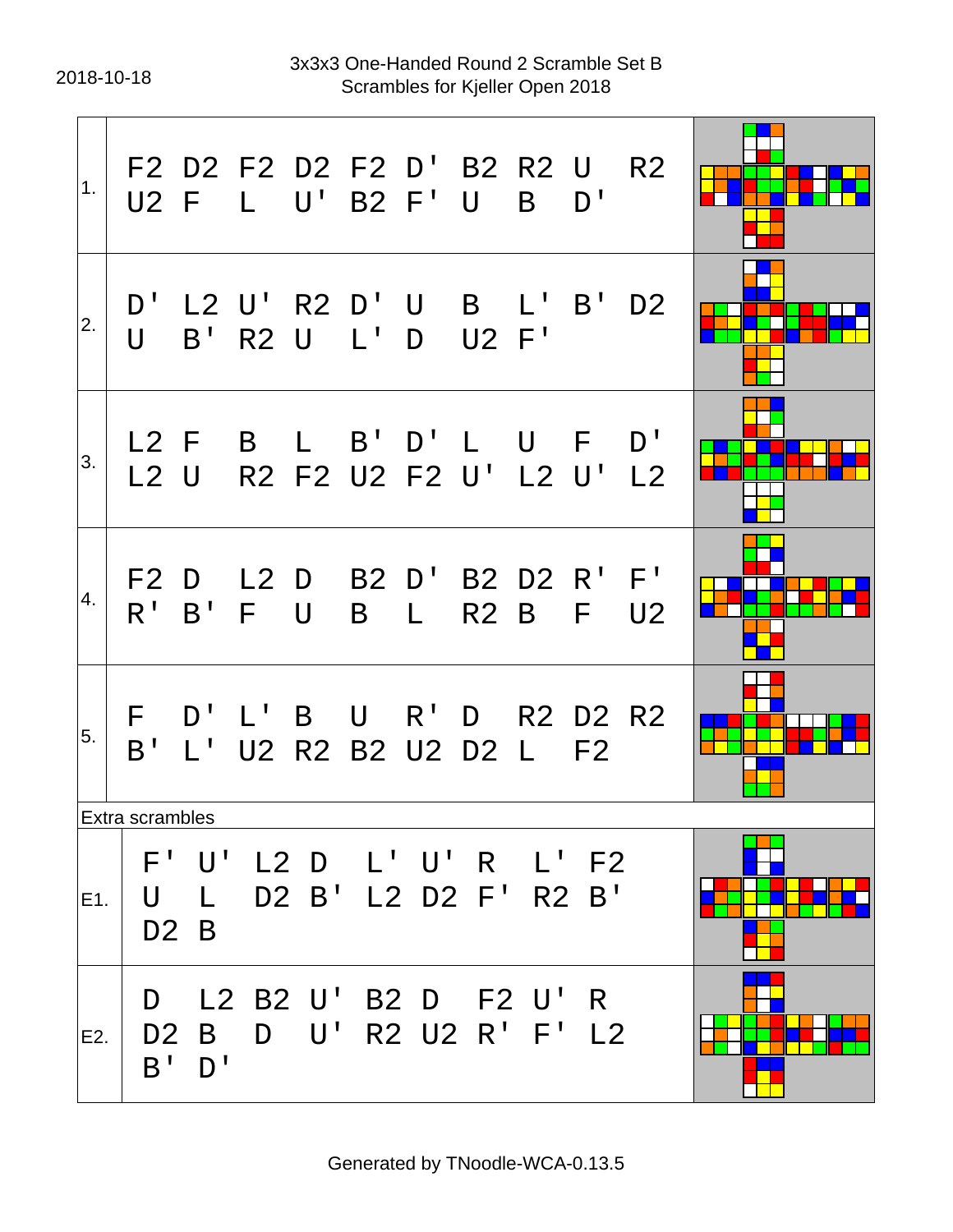2018-10-18 Scrambles for Kjeller Open 2018 3x3x3 One-Handed Round 3 Scramble Set A

| 1.  |                     |         | F2 D' F2 U' L2 D F2 D' U' R<br>B2 R2 U' L B D' L2 F L2 U2     |              |   |        |                     |           |  |
|-----|---------------------|---------|---------------------------------------------------------------|--------------|---|--------|---------------------|-----------|--|
| 2.  | $\mathbb{L}$        |         | L2 D' U2 L2 R2 B2 R2 D U2 F'<br>B' R2 F' D U' B2 U2 R         |              |   |        |                     |           |  |
| 3.  |                     |         | D' B2 D U2 R2 D2 R F D' L<br>R' F2 U' R                       | $\mathsf{B}$ | D | $R'$ U |                     |           |  |
| 4.  |                     | D2 F2 R | F L' F B2 L2 U' F R' L2 U                                     |              |   |        | D2 R' F2 L F2 R2 F2 |           |  |
| 5.  | R —                 |         | U2 R' L2 F' R' L' U D' R2 U2<br>F' R2 F2 R2 D2 B2 D2 F'       |              |   |        |                     |           |  |
|     | Extra scrambles     |         |                                                               |              |   |        |                     |           |  |
| E1. | B<br>D <sub>2</sub> |         | B2 F2 U' R2 D L2 D' U' R2<br>$U'$ $L'$ $D$ $B2$ $F'$ $L2$ $R$ |              |   |        |                     | <b>B2</b> |  |
| E2. | B                   |         | R2 U F R'U'F2 L2 B'D<br>L B2 D2 R2 U2 D' B2                   |              |   |        |                     |           |  |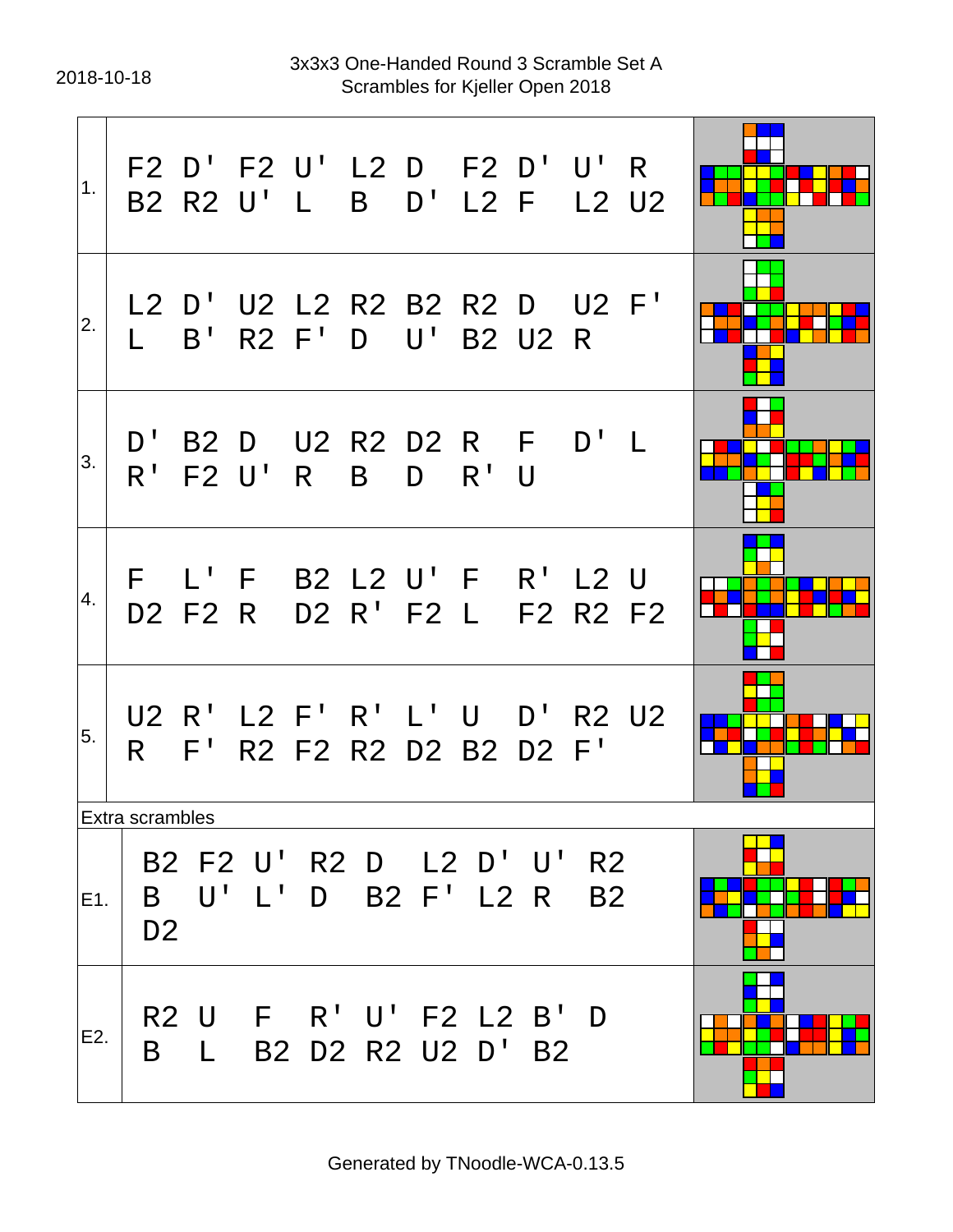#### 2018-10-18 Scrambles for Kjeller Open 2018 4x4x4 Cube Round 1 Scramble Set A

| 1.  | $L^1$<br>$R^{\prime}$<br>Fw <sub>2</sub><br>F.<br>R <sup>T</sup>             | F<br>F<br>Uw <sub>2</sub><br>Rw<br>L'                                                 | L2<br>U <sub>2</sub><br>B'<br><b>B2</b><br>Uw     | B<br>F <sub>2</sub><br>U<br>Uw <sub>2</sub><br>Fw    | U<br>U <sub>2</sub><br>Fw <sub>2</sub><br>L2<br>L.          | L2<br>R <sub>2</sub><br>D'<br>Fw <sub>2</sub>                               | <b>B2</b><br>U <sub>2</sub><br>U<br>R'             | L.<br>D <sub>2</sub><br><b>B2</b><br>Uw <sub>2</sub> Fw                   | R <sub>2</sub><br>B<br>F'                                  | U'<br>L2<br>R <sub>2</sub><br>Uw               |  |
|-----|------------------------------------------------------------------------------|---------------------------------------------------------------------------------------|---------------------------------------------------|------------------------------------------------------|-------------------------------------------------------------|-----------------------------------------------------------------------------|----------------------------------------------------|---------------------------------------------------------------------------|------------------------------------------------------------|------------------------------------------------|--|
| 2.  | F.<br>$\mathsf{U}^{\, \prime}$<br>Rw <sub>2</sub><br>D<br>Uw                 | U <sub>2</sub><br><b>B2</b><br>L2<br>B<br>D'                                          | $F^+$<br>D<br>Uw <sub>2</sub><br>Rw<br>Fw'        | R <sub>2</sub><br>U<br>$F^{\perp}$<br>D <sub>2</sub> | F.<br>$R^1$<br>U<br>L.                                      | L2<br>D<br>F <sub>2</sub><br>F <sub>2</sub>                                 | D <sub>2</sub><br>$F^+$<br>Uw <sub>2</sub><br>R    | B'<br>R <sub>2</sub><br>Fw <sub>2</sub><br>Fw                             | R <sup>1</sup><br>D<br>F <sub>2</sub><br>Uw'               | L2<br>Fw <sub>2</sub><br>L2<br>$R^{\prime}$    |  |
| 3.  | L<br>U<br>F<br>Fw <sub>2</sub><br>Rw'                                        | U <sub>2</sub><br>F <sub>2</sub><br>Uw <sub>2</sub><br>Rw <sub>2</sub><br>$F^{\perp}$ | <b>B2</b><br>R<br>$\mathsf{L}$<br>Uw<br><b>B2</b> | R <sup>T</sup><br>U <sub>2</sub><br>B<br>D           | L2<br>$R^{\mathsf{T}}$<br>Rw <sub>2</sub><br>F <sub>2</sub> | U <sub>2</sub><br><b>B2</b><br>Fw <sub>2</sub><br>Uw'                       | R <sup>T</sup><br>D'<br>B'<br><b>Rw</b>            | <b>B2</b><br>U'<br>L<br>Uw'                                               | $L^{\perp}$<br>B<br><b>B2</b><br>$\mathsf{L}^{\mathsf{T}}$ | F<br>Rw <sub>2</sub><br>L.<br>U <sub>2</sub>   |  |
| 4.  | D<br>F'<br>D'<br>B'<br>R                                                     | F <sub>2</sub><br>D <sub>2</sub><br>Rw <sub>2</sub><br>Rw <sub>2</sub><br>F.          | U'<br>B<br>D<br>Fw<br>R <sub>2</sub>              | B<br>L2<br>R<br>L.                                   | D<br>B<br>D<br>$F^+$                                        | $L^+$<br>D <sub>2</sub><br>F <sub>2</sub><br>Uw <sub>2</sub>                | D'<br>F <sub>2</sub><br>Rw <sub>2</sub><br>Rw      | R <sub>2</sub><br>R <sub>2</sub><br>U'<br>Fw                              | F <sub>2</sub><br>L2<br>$D^{\prime}$<br>L2                 | U<br>Fw <sub>2</sub><br>Fw <sub>2</sub><br>Uw' |  |
| 5.  | <b>B2</b><br>B'<br>Fw <sub>2</sub><br>U <sub>2</sub><br>Uw                   | U<br>U'<br>Uw <sub>2</sub><br>B <sub>2</sub><br>$F^{\intercal}$                       | F <sub>2</sub><br>B<br>F'<br>D'<br><b>Rw</b>      | U'<br>U<br>U <sub>2</sub><br>Rw'<br>L <sub>2</sub>   | F <sub>2</sub><br>F.<br>B'<br>Fw <sub>2</sub><br>D'         | L2<br>R.<br>Rw <sub>2</sub><br>$\mathsf{L}^{\mathsf{L}}$<br>Fw <sub>2</sub> | <b>B2</b><br>F <sub>2</sub><br>D<br>D <sub>2</sub> | D<br>L<br>$F^{\intercal}$<br>RW'                                          | F <sub>2</sub><br>U <sub>2</sub><br>Rw <sub>2</sub><br>B'  | R<br>R <sub>2</sub><br>B'<br>L'                |  |
| E1. | Extra scrambles<br>R <sub>2</sub><br>R <sub>2</sub><br>U'<br>L'<br><b>Rw</b> | <b>B2</b><br>D'<br>Rw <sub>2</sub><br>B<br>Uw                                         | U <sub>2</sub><br>$\mathsf{L}^+$<br>$F^{\perp}$   | L<br>F<br>L<br><b>Uw2 F2</b><br>Rw2 L'               | <b>B2</b><br>U<br>Fw <sub>2</sub><br>$D^{\dagger}$<br>$F^+$ | L'<br>B'<br>L.<br>Rw <sub>2</sub><br>Uw'                                    | U <sub>2</sub><br>R.<br>Fw <sub>2</sub><br>Uw      | <b>B2</b><br>$\mathsf{U}^{\, \prime}$<br>D <sub>2</sub><br>F <sub>2</sub> | F <sub>2</sub><br>F <sub>2</sub><br>R <sup>T</sup><br>L.   | L<br>R.<br>F.<br>Uw <sub>2</sub>               |  |
| E2. | R <sub>2</sub><br>D'<br>Fw <sub>2</sub><br>F'<br>R.                          | L <sub>2</sub><br>R<br>U'<br>Rw'<br>Uw                                                | F<br>L<br>B <sup>T</sup><br>B <sub>2</sub><br>L'  | B<br>U'<br>F <sub>2</sub><br>U<br>Fw <sub>2</sub>    | R <sub>2</sub><br>L2<br>Rw <sub>2</sub><br>F                | U <sub>2</sub><br>F<br>D <sub>2</sub><br>D                                  | R <sub>2</sub><br>U'<br>B'<br>Rw'                  | B'<br>R <sub>2</sub><br>D'<br>Uw'                                         | L2<br>D <sub>2</sub><br>Rw <sub>2</sub><br>F <sub>2</sub>  | F<br>Uw <sub>2</sub><br>D'<br>D                |  |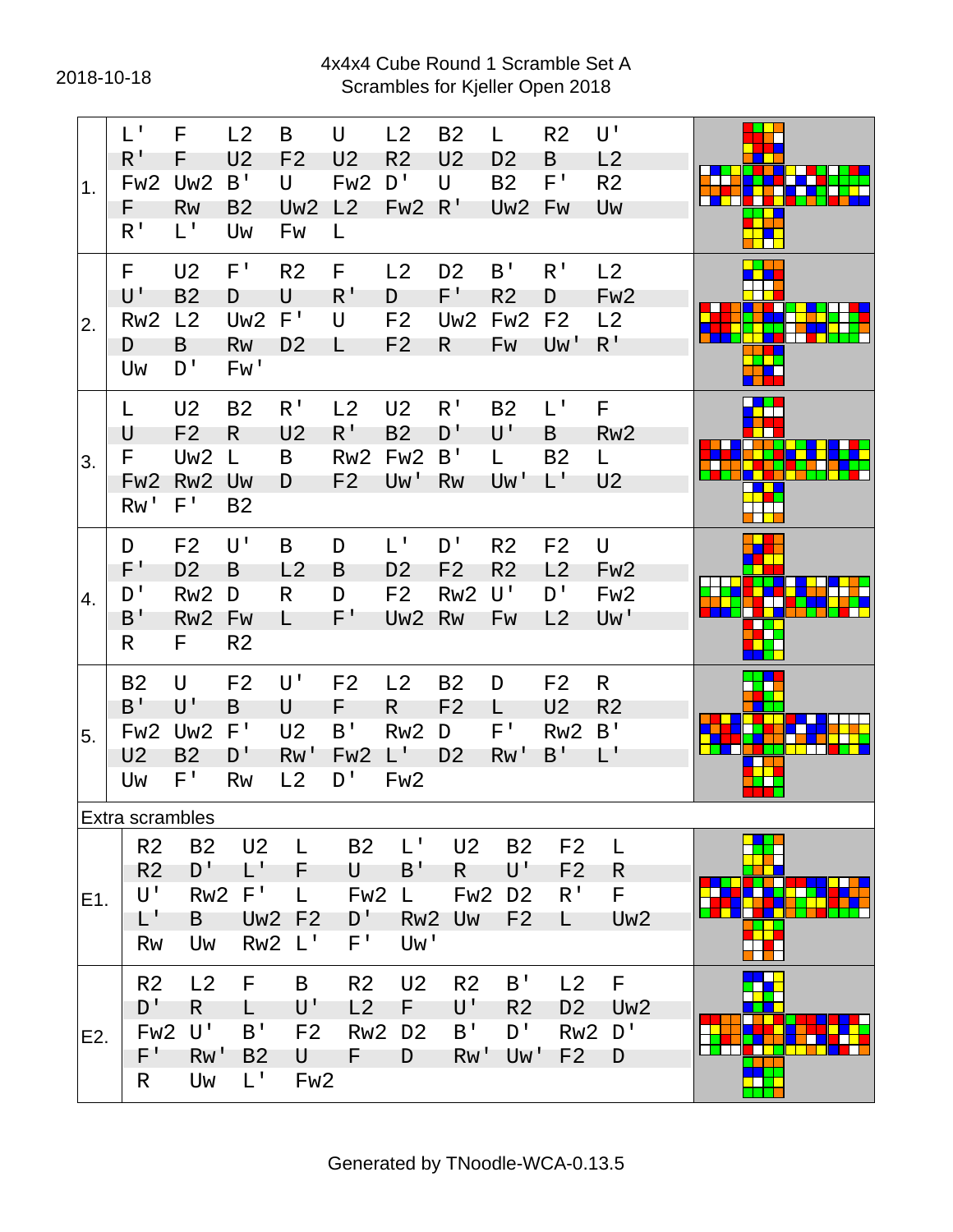#### 2018-10-18 Scrambles for Kjeller Open 2018 4x4x4 Cube Round 1 Scramble Set B

| 1.  | D<br>L2<br>Uw <sub>2</sub><br>$F^+$<br>L2                                      | F <sub>2</sub><br>D'<br>F'<br>U <sub>2</sub><br>Uw <sub>2</sub>          | D<br>B <sub>2</sub><br>D <sub>2</sub><br>Uw<br>Fw'               | R <sup>T</sup><br>L2<br>Rw <sub>2</sub><br>B<br>U                            | D <sub>2</sub><br>D <sub>2</sub><br>$L^{\mathsf{T}}$<br>$R^1$<br>Fw <sub>2</sub> | B <sup>T</sup><br>L2<br>B<br>F'                           | D<br>D<br>$L^{\perp}$<br>B <sub>2</sub>                       | U'<br>F <sub>2</sub><br>Uw <sub>2</sub><br>R <sub>2</sub> | F<br>R <sub>2</sub><br>Rw <sub>2</sub><br>Fw' | R <sup>T</sup><br>$\mathsf{U}^{\, \prime}$<br>Fw <sub>2</sub><br>Uw      |  |
|-----|--------------------------------------------------------------------------------|--------------------------------------------------------------------------|------------------------------------------------------------------|------------------------------------------------------------------------------|----------------------------------------------------------------------------------|-----------------------------------------------------------|---------------------------------------------------------------|-----------------------------------------------------------|-----------------------------------------------|--------------------------------------------------------------------------|--|
| 2.  | F.<br>L'<br>Uw2<br>U'<br>D                                                     | U'<br>F <sub>2</sub><br>Rw <sub>2</sub><br>Fw'<br>Rw <sub>2</sub>        | D'<br>D'<br>L<br>B'<br>B <sub>2</sub>                            | $F^+$<br>F <sub>2</sub><br>D<br>D'<br>Uw                                     | U'<br>D'<br>L.<br>B'                                                             | <b>B2</b><br><b>B2</b><br>F <sub>2</sub><br>L2            | U<br>$\mathsf{U}^{\, \prime}$<br>Uw <sub>2</sub><br><b>B2</b> | $R^1$<br>F <sub>2</sub><br>Fw <sub>2</sub><br>Rw'         | $F^{\perp}$<br>D'<br>L<br>D <sub>2</sub>      | R <sub>2</sub><br>F <sub>2</sub><br>R.<br>Fw                             |  |
| 3.  | R <sub>2</sub><br>$B^{\,I}$<br>Fw <sub>2</sub><br>Uw <sub>2</sub><br><b>Rw</b> | U'<br>$\mathsf{L}^+$<br>D<br>D'<br>D <sub>2</sub>                        | <b>B2</b><br>D'<br>B<br><b>Rw</b><br>Rw <sub>2</sub>             | D <sub>2</sub><br>U <sub>2</sub><br>Rw <sub>2</sub><br>D'<br>Uw <sub>2</sub> | L2<br>$F^+$<br>B'<br>B<br>B <sub>2</sub>                                         | U'<br>L'<br>U'<br>D <sub>2</sub>                          | R <sub>2</sub><br>R <sub>2</sub><br>Fw <sub>2</sub><br>Rw'    | B <sub>2</sub><br>B<br>B'<br>Uw'                          | $L^{\perp}$<br>$R^{\prime}$<br>D<br>B'        | $R^{\mathsf{T}}$<br>Uw <sub>2</sub><br>Fw <sub>2</sub><br>U <sub>2</sub> |  |
| 4.  | U <sub>2</sub><br>F<br>B'<br>Rw'<br>Rw                                         | $F^{\intercal}$<br>U<br>R <sub>2</sub><br>U<br>R <sup>T</sup>            | R <sub>2</sub><br>F.<br>Fw <sub>2</sub><br>F.                    | F<br>U <sub>2</sub><br>U'<br>RW'                                             | R <sub>2</sub><br>R <sub>2</sub><br>R <sub>2</sub><br>F.                         | B<br>U<br>B <sub>2</sub><br>$\mathsf{U}^{\, \prime}$      | L2<br><b>B2</b><br>Rw <sub>2</sub><br>R                       | B'<br>R<br>Uw <sub>2</sub><br>L2                          | U <sub>2</sub><br>F.<br>Fw'                   | D <sub>2</sub><br>Rw2 Uw2<br>$D^{\prime}$<br>Uw                          |  |
| 5.  | L2<br>U <sub>2</sub><br>U'<br>R.<br>Fw'                                        | F <sub>2</sub><br>$R^{\prime}$<br>F <sub>2</sub><br>Uw <sub>2</sub><br>B | L <sub>2</sub><br>F <sub>2</sub><br>Rw <sub>2</sub><br>Fw'<br>Uw | <b>B2</b><br>R'<br>F <sub>2</sub><br>D <sub>2</sub><br>Rw'                   | D <sub>2</sub><br>D'<br>L2<br>L2                                                 | $L^1$<br>U <sub>2</sub><br>D<br>D                         | D <sub>2</sub><br>R.<br>F <sub>2</sub><br>$R^1$               | $R^{\prime}$<br>L2<br>R<br>L                              | U<br>U<br>U<br><b>Rw</b>                      | F<br>Fw <sub>2</sub><br>Fw <sub>2</sub><br>U                             |  |
| E1. | Extra scrambles<br>D<br>F<br>R<br>B'<br>Fw'                                    | R <sub>2</sub><br>U<br>RW2<br>U'<br>D                                    | D'<br>$\mathsf{L}^+$<br>U'<br>Fw <sub>2</sub><br><b>Rw</b>       | R <sub>2</sub><br>D<br>L2<br>Rw <sub>2</sub><br>B                            | D<br>F<br>B'<br>$R^{\prime}$<br>Uw'                                              | <b>B2</b><br>U'<br>U <sub>2</sub><br>B'<br>D <sub>2</sub> | R <sub>2</sub><br>$B^{\dagger}$<br>Rw <sub>2</sub><br>D       | F <sub>2</sub><br>D <sub>2</sub><br>Uw <sub>2</sub><br>Rw | D<br>L'<br>D'<br>Uw                           | B'<br>D<br>U<br>U <sub>2</sub>                                           |  |
| E2. | U'<br>D <sub>2</sub><br>L2<br>D'<br>Uw'                                        | L<br>R<br>Uw <sub>2</sub><br>F.<br>Fw                                    | $\cup$<br>F <sub>2</sub><br>U'<br>L.<br>R                        | $L^{\perp}$<br>R <sub>2</sub><br>Rw <sub>2</sub><br>Fw'<br>D <sub>2</sub>    | U'<br>U <sub>2</sub><br>Fw <sub>2</sub><br>$F^+$                                 | $L^{\mathsf{T}}$<br>R'<br>L<br>U                          | F<br>F <sub>2</sub><br>Uw <sub>2</sub><br>B                   | R.<br>L2<br>U <sub>2</sub><br>Rw'                         | U'<br>F <sub>2</sub><br>Fw <sub>2</sub>       | F <sub>2</sub><br>Fw <sub>2</sub><br>F <sub>2</sub><br>FW2 R'            |  |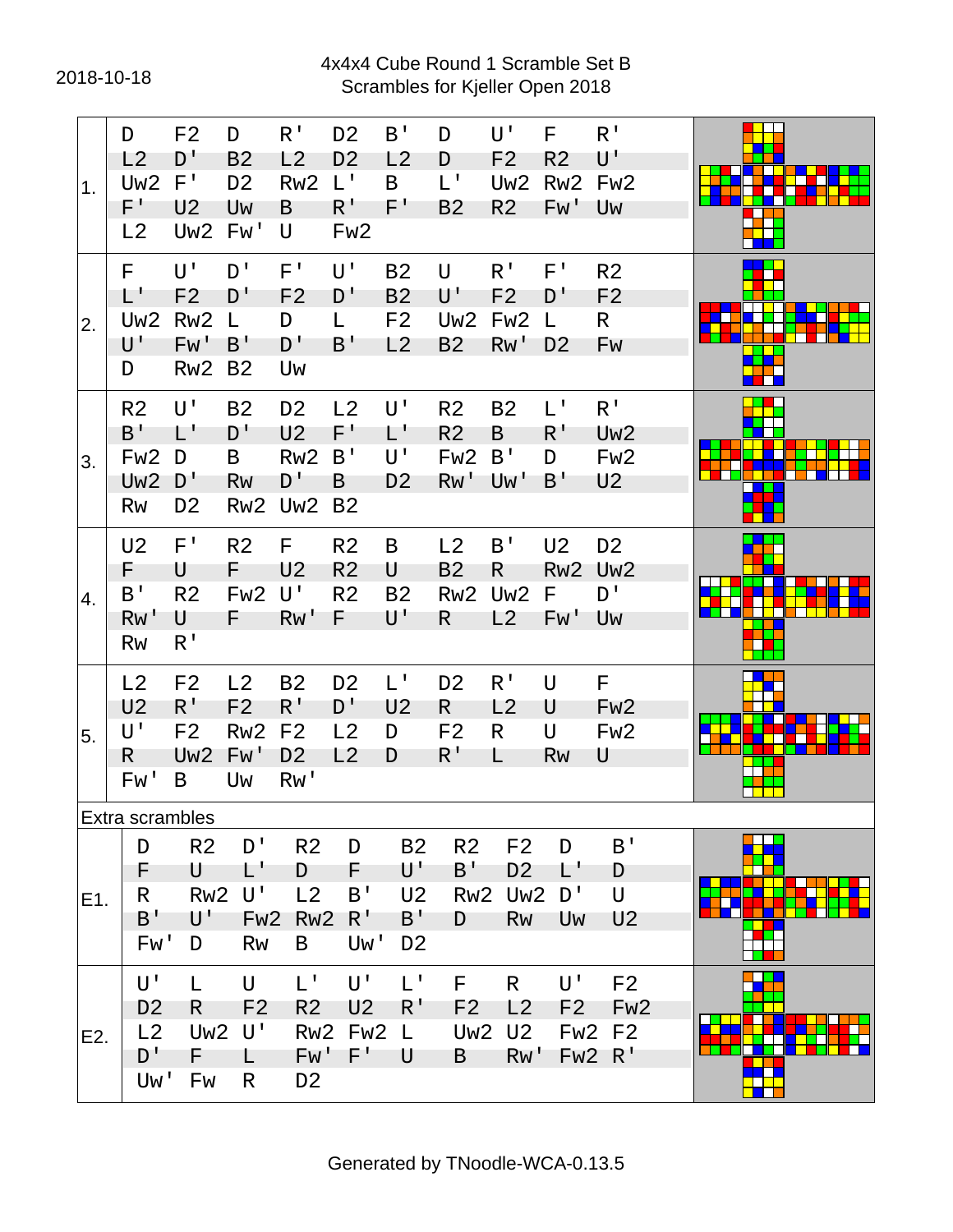#### 2018-10-18 Scrambles for Kjeller Open 2018 4x4x4 Cube Round 2 Scramble Set A

| 1.  | D <sub>2</sub><br>U <sub>2</sub><br>U<br><b>Rw</b><br>B'                                  | F <sub>2</sub><br>F.<br>R <sub>2</sub><br>R <sup>T</sup><br>R <sub>2</sub>     | L2<br>$L^{\prime}$<br>$F^{\intercal}$<br>D'                                | U <sub>2</sub><br>U'<br>Uw <sub>2</sub><br>L.                        | $L^{\perp}$<br>F<br>U<br><b>B2</b>                                             | D <sub>2</sub><br>L'<br>F<br>D                          | <b>B2</b><br>$B^{\perp}$<br>Uw <sub>2</sub><br>Uw                               | L.<br>F <sub>2</sub><br>F <sub>2</sub><br>RW'                      | D <sub>2</sub><br>$R^{\,I}$<br>D'<br>U <sub>2</sub>   | $F^+$<br>Fw <sub>2</sub><br>Fw <sub>2</sub><br>Rw <sub>2</sub>         |  |
|-----|-------------------------------------------------------------------------------------------|--------------------------------------------------------------------------------|----------------------------------------------------------------------------|----------------------------------------------------------------------|--------------------------------------------------------------------------------|---------------------------------------------------------|---------------------------------------------------------------------------------|--------------------------------------------------------------------|-------------------------------------------------------|------------------------------------------------------------------------|--|
| 2.  | D <sub>2</sub><br>L2<br>Fw <sub>2</sub><br>U<br>Fw'                                       | R <sub>2</sub><br>B'<br>Uw <sub>2</sub><br>Fw<br>Rw <sub>2</sub>               | F<br>F<br>D'<br>L.<br>R <sub>2</sub>                                       | R <sub>2</sub><br>L.<br>F <sub>2</sub><br>Uw <sub>2</sub><br>B'      | F.<br>D <sub>2</sub><br>Uw <sub>2</sub><br>D'<br>F <sub>2</sub>                | L2<br>$L^+$<br>$L^{\mathsf{T}}$<br>B                    | F <sub>2</sub><br>F <sub>2</sub><br>D <sub>2</sub><br>$\mathsf{U}^{\mathsf{T}}$ | L2<br>D <sup>T</sup><br>F <sub>2</sub><br>L2                       | D <sub>2</sub><br>R.<br>Rw <sub>2</sub><br>B          | $\cup$<br>L'<br>R<br>Uw                                                |  |
| 3.  | R <sub>2</sub><br>$F^+$<br>U<br>Fw <sub>2</sub><br>D                                      | B<br>D'<br>Fw <sub>2</sub><br>B<br>U <sub>2</sub>                              | D <sub>2</sub><br>B<br>$L^{\prime}$<br>R <sub>2</sub><br>Fw'               | L2<br>U'<br>U<br>Fw'<br><b>Rw</b>                                    | $F^+$<br>L.<br>Rw <sub>2</sub><br>Rw2 Fw'                                      | U <sub>2</sub><br>D'<br>D <sub>2</sub>                  | B<br>L'<br>U<br>R <sub>2</sub>                                                  | $R^{\mathsf{T}}$<br>$B^{\prime}$<br>$R^{\prime}$<br>B <sub>2</sub> | $F^{\prime}$<br>L2<br>D'                              | $L^+$<br>Uw <sub>2</sub> Fw <sub>2</sub><br>U<br>Rw'                   |  |
| 4.  | F<br>B'<br>Fw <sub>2</sub><br>Fw <sub>2</sub><br>Rw'                                      | D'<br>D <sub>2</sub><br>D<br>U<br>Fw'                                          | $\mathsf{U}$<br>B <sub>2</sub><br>R <sub>2</sub><br>Fw<br>$L^{\perp}$      | B'<br>L<br>U'<br>$B^{\prime}$<br><b>B2</b>                           | $L^{\mathsf{T}}$<br>D <sub>2</sub><br>Fw <sub>2</sub><br>R <sub>2</sub><br>Uw' | $\cup$<br>R<br>Rw <sub>2</sub><br>Uw2 B'                | F<br>D <sub>2</sub><br>F <sub>2</sub>                                           | R <sub>2</sub><br>B <sub>2</sub><br>D'<br>D                        | D'<br>L<br>L<br>R                                     | R <sub>2</sub><br>Uw <sub>2</sub><br>U <sub>2</sub><br>Uw <sub>2</sub> |  |
| 5.  | D'<br>L'<br>B<br>R <sub>2</sub><br>B <sub>2</sub>                                         | F <sub>2</sub><br>$F^+$<br>Uw <sub>2</sub><br>B <sub>2</sub><br>R <sub>2</sub> | D <sub>2</sub><br>D<br>Rw <sub>2</sub><br>U <sub>2</sub><br>D <sub>2</sub> | L2<br>U <sub>2</sub><br>D'<br>Rw'<br>Rw                              | U'<br>$F^+$<br>F.<br>R.<br>Fw                                                  | R <sub>2</sub><br>$R^{\prime}$<br>Rw <sub>2</sub><br>L' | U<br>Ľ<br>D<br>D                                                                | R <sub>2</sub><br>F.<br>$\mathsf{U}^{\, \prime}$<br>Fw'            | <b>B2</b><br>U <sub>2</sub><br>Rw2 U<br><b>Rw' U2</b> | U <sub>2</sub><br>R                                                    |  |
| E1. | Extra scrambles<br><b>B2</b><br>U'<br>Fw <sub>2</sub><br>U <sub>2</sub><br>R <sub>2</sub> | D <sub>2</sub><br>L2<br>Rw <sub>2</sub><br>Fw'                                 | F <sub>2</sub><br>R.<br>$L^1$<br>Rw <sub>2</sub> Fw'<br><b>B2</b>          | B<br>F.<br>$\mathsf{U}^{\, \prime}$<br>$\mathsf{L}'$<br>$L^{\prime}$ | D <sub>2</sub><br>L2<br>R.<br>Fw'                                              | F<br>U <sub>2</sub><br><b>Fw2 Uw2 U2</b><br>D           | R <sub>2</sub><br>B<br>R <sub>2</sub>                                           | F<br>R<br>R <sub>2</sub><br>F <sub>2</sub>                         | D <sub>2</sub><br>F.<br><b>B2</b><br>Uw'              | $L^{\mathsf{T}}$<br>D'<br>L.<br>Rw'                                    |  |
| E2. | L2<br>L2<br>F.<br>Rw <sub>2</sub><br>Rw'                                                  | F <sub>2</sub><br>B'<br>Rw <sub>2</sub><br>U'<br>D <sub>2</sub>                | B <sub>2</sub><br>$\mathsf{L}^+$<br>Fw <sub>2</sub><br>Rw'                 | D<br>F'<br>$F^{\, \prime}$<br>- L<br>Rw2 L                           | R <sub>2</sub><br><b>B2</b><br>L <sub>2</sub><br>F <sub>2</sub>                | U <sub>2</sub><br>D'<br>$F^{\prime}$<br>U'              | L2<br>B<br>Rw <sub>2</sub><br>B <sub>2</sub>                                    | D<br>U'<br>$\mathsf{U}^{\mathsf{T}}$<br>Rw <sub>2</sub>            | R <sub>2</sub><br>B'<br>F <sub>2</sub><br>-F          | D'<br>Uw <sub>2</sub><br>Uw <sub>2</sub><br>Uw'                        |  |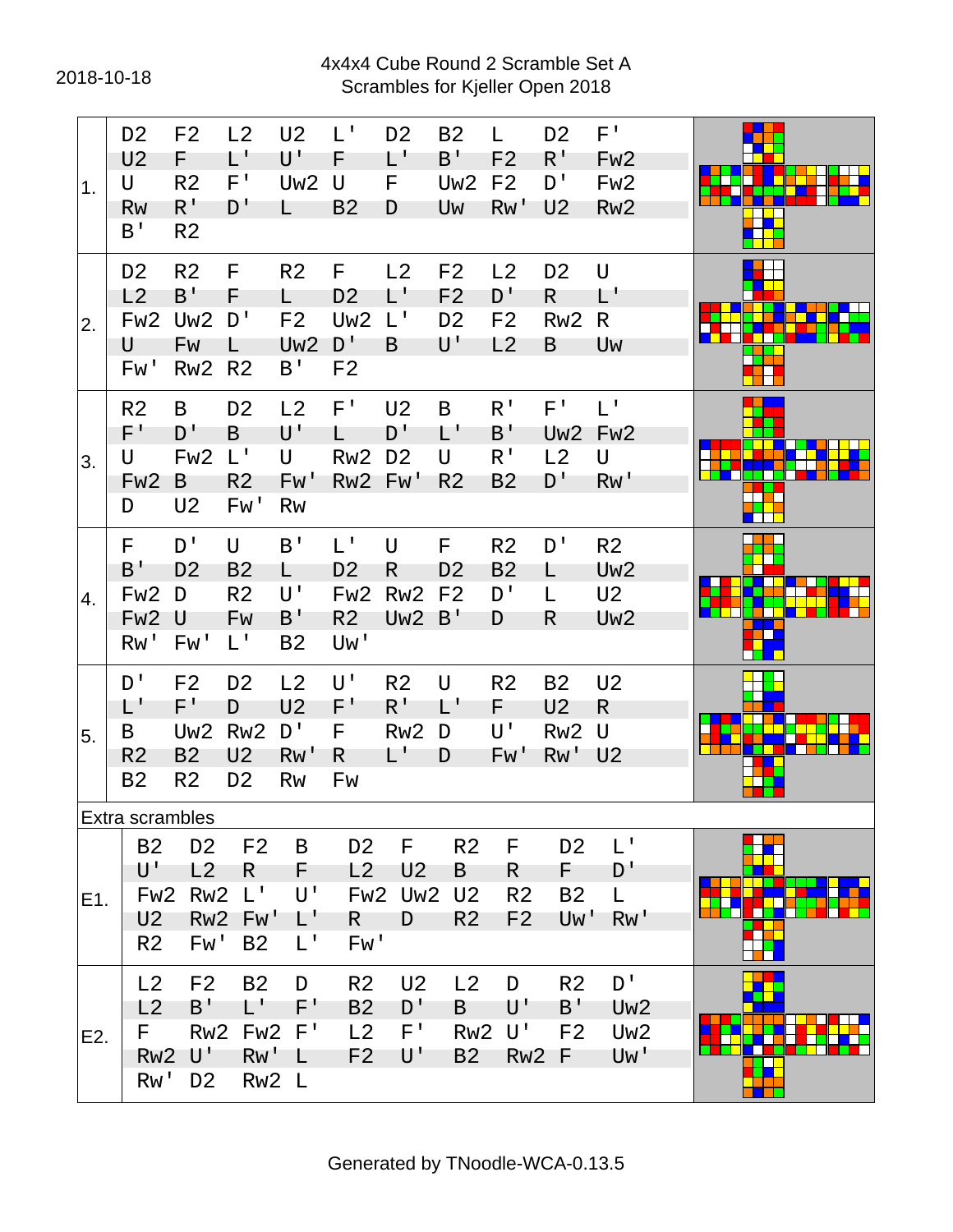#### 2018-10-18 Scrambles for Kjeller Open 2018 4x4x4 Cube Round 2 Scramble Set B

| 1.  | F <sub>2</sub><br>$F^+$<br>B<br>$R^{\prime}$<br>Fw <sub>2</sub>                | U <sub>2</sub><br>$R^1$<br>R <sub>2</sub><br>Uw'<br>R <sup>T</sup>                              | F <sub>2</sub><br>U<br>F <sub>2</sub><br>L <sub>2</sub><br>U                | R<br>L2<br>Rw <sub>2</sub><br>$\mathsf{R}$                                                     | D <sub>2</sub><br>D<br>Fw <sub>2</sub><br>B              | F <sub>2</sub><br>B<br>B                                             | U <sub>2</sub><br>D <sub>2</sub><br>L.<br>Rw2 Uw2 Fw            | L2<br>R <sub>2</sub><br>Uw <sub>2</sub>                          | <b>B2</b><br>D <sub>2</sub><br>$\mathsf{L}$<br>U'          | $L^+$<br>Rw <sub>2</sub><br>B'<br>$R^{\prime}$                     |  |
|-----|--------------------------------------------------------------------------------|-------------------------------------------------------------------------------------------------|-----------------------------------------------------------------------------|------------------------------------------------------------------------------------------------|----------------------------------------------------------|----------------------------------------------------------------------|-----------------------------------------------------------------|------------------------------------------------------------------|------------------------------------------------------------|--------------------------------------------------------------------|--|
| 2.  | $F^{\prime}$<br>D<br>Fw <sub>2</sub><br>Rw <sub>2</sub><br>R <sup>1</sup>      | L <sub>2</sub><br>U<br>Uw2<br>U                                                                 | R <sub>2</sub><br><b>B2</b><br>U<br>F<br>Fw2 Rw2                            | F.<br>$R^{\mathsf{T}}$<br>$F^{\perp}$<br>RW'<br>B <sub>2</sub>                                 | D <sub>2</sub><br>B<br>L2<br>B<br>$L^{\perp}$            | F.<br>L'<br>U <sub>2</sub><br>U                                      | R <sub>2</sub><br>F.<br>D'<br>D'                                | $F^{\prime}$<br>B<br>B<br>B                                      | R <sub>2</sub><br>$R^1$<br>Rw <sub>2</sub><br>Fw           | B'<br>B<br>B'<br>D                                                 |  |
| 3.  | <b>B2</b><br>R.<br>Rw <sub>2</sub><br>R <sub>2</sub><br><b>Rw</b>              | R <sub>2</sub><br>U'<br>U'<br>Fw <sub>2</sub><br>Uw                                             | U <sub>2</sub><br>B'<br>R <sub>2</sub><br>D <sub>2</sub><br>Rw <sub>2</sub> | R <sub>2</sub><br>L2<br>Fw <sub>2</sub><br>Fw<br>Uw'                                           | D <sub>2</sub><br><b>B2</b><br>$L^+$<br>L.<br>Fw         | B<br>R <sub>2</sub><br>R <sub>2</sub><br>R <sub>2</sub><br><b>B2</b> | F <sub>2</sub><br>D<br>Fw <sub>2</sub><br>$F^+$                 | R <sub>2</sub><br>U'<br>D<br>D'                                  | L2<br>R<br>$L^1$<br>R <sub>2</sub>                         | U <sub>2</sub><br>F.<br>U'<br>Uw <sub>2</sub>                      |  |
| 4.  | L<br>L<br>Uw <sub>2</sub><br>Uw<br>Rw                                          | B'<br>U <sub>2</sub><br>$F^{\, \prime}$<br>L.<br>L2                                             | L2<br>R<br>R.<br>F'<br>Fw'                                                  | B<br>L2<br>Uw <sub>2</sub><br>$R^{\mathsf{T}}$                                                 | D'<br>D <sub>2</sub><br>Fw <sub>2</sub><br>$B^{\dagger}$ | R <sub>2</sub><br>R<br>$F^{\prime}$<br>L                             | B'<br>F <sub>2</sub><br>Rw <sub>2</sub><br>Uw                   | $L^+$<br>L2<br>L<br>Fw                                           | B'<br>Uw <sub>2</sub><br>U <sub>2</sub><br>Uw              | $\mathsf{R}$<br>F <sub>2</sub><br>B <sub>2</sub><br>U <sub>2</sub> |  |
| 5.  | <b>B2</b><br>D<br>Uw <sub>2</sub><br>Rw <sub>2</sub><br>Uw <sub>2</sub>        | L.<br>F <sub>2</sub><br>Rw <sub>2</sub><br>R<br><b>Rw</b>                                       | F <sub>2</sub><br>B<br>R'<br>D'<br>F'                                       | L'<br>L2<br><b>B2</b><br>Fw'<br>Rw                                                             | D <sub>2</sub><br>U<br>Rw <sub>2</sub><br>U<br>R         | <b>B2</b><br>F <sub>2</sub><br>Fw <sub>2</sub><br>L2                 | $L^+$<br>$R^{\perp}$<br>R<br>D'                                 | F <sub>2</sub><br>D <sub>2</sub><br>U <sub>2</sub><br>B          | L <sub>2</sub><br>F <sub>2</sub><br>$L^{\mathsf{T}}$<br>Uw | E<br>R <sup>T</sup><br>D<br>B                                      |  |
| E1. | Extra scrambles<br>R <sub>2</sub><br>B<br>Fw <sub>2</sub>                      | D <sub>2</sub><br>D<br>B'                                                                       | R <sup>T</sup><br>$F^+$<br>Rw <sub>2</sub>                                  | <b>B2</b><br>$R^{\prime}$<br>L.                                                                | $R^{\perp}$<br>B<br>D <sub>2</sub>                       | D <sub>2</sub><br>$F^+$<br>R.                                        | <b>B2</b><br>U'<br>Fw <sub>2</sub>                              | D <sub>2</sub><br>L<br>L.                                        | <b>B2</b><br>U'<br>Uw <sub>2</sub>                         | R <sub>2</sub><br>Uw <sub>2</sub><br>R <sub>2</sub>                |  |
| E2. | F.<br>Rw <sub>2</sub><br>R.<br>L2<br>Fw <sub>2</sub><br>Rw <sub>2</sub><br>Fw' | D'<br>ី U<br>U <sub>2</sub><br>$R^{\prime}$<br>U<br>$\mathsf{U}^{\mathsf{T}}$<br>R <sub>2</sub> | L'<br>Fw'<br>$L^1$<br>$B^{\prime}$<br>Fw <sub>2</sub><br>L2<br>D            | R <sub>2</sub><br>Rw'<br>F <sub>2</sub><br>R.<br>L <sub>2</sub><br><b>Rw</b><br>R <sup>1</sup> | F'<br>B <sub>2</sub><br>L.<br>F'<br>U <sub>2</sub><br>F. | Uw'<br>R<br>D'<br>F'<br>R'                                           | U<br>D <sub>2</sub><br>U <sub>2</sub><br>Uw <sub>2</sub><br>Uw' | R <sub>2</sub><br>U <sub>2</sub><br>L'<br>Rw <sub>2</sub><br>Rw' | Fw<br>$R^{\mathsf{T}}$<br>B<br>U<br>Fw                     | U'<br>D<br>L.<br><b>B2</b><br>Uw                                   |  |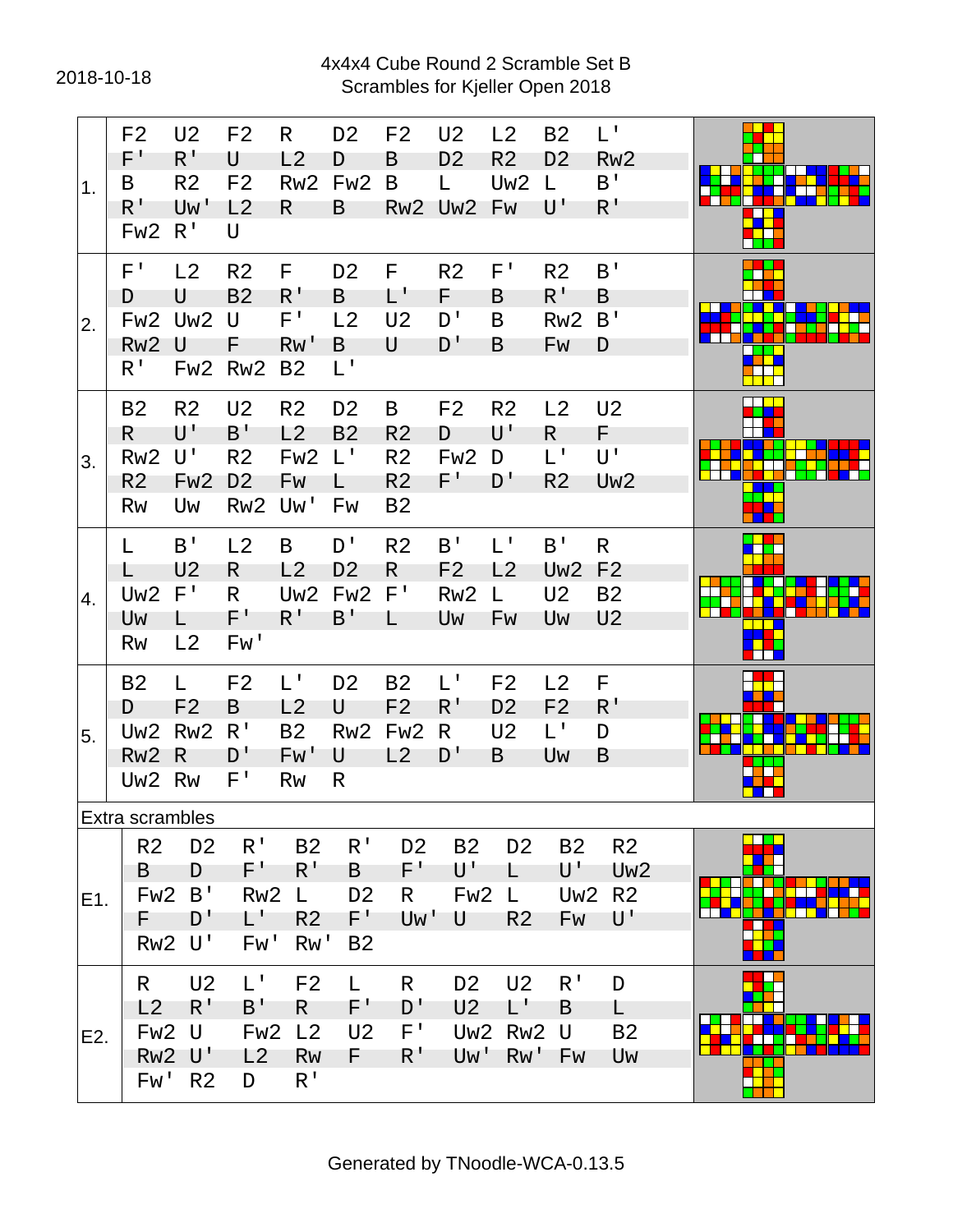#### 2018-10-18 Scrambles for Kjeller Open 2018 4x4x4 Cube Round 3 Scramble Set A

| 1 <sub>1</sub> | L2<br>B <sub>2</sub><br>U'<br>U | D<br>D <sub>2</sub><br>L2<br>R.    | F <sub>2</sub><br>$R^{\,I}$<br>Fw <sub>2</sub><br>Fw | L2<br>L <sub>2</sub><br>D'<br>L' | U'<br>B<br>F <sub>2</sub><br>Fw' | F <sub>2</sub><br>R<br>Uw <sub>2</sub><br>L | L <sub>2</sub><br>U<br>$L^{\prime}$<br>F. | D'<br>L'<br>Uw <sub>2</sub><br>Rw | B<br>$F^+$<br>D'<br>Uw | $U^{\dagger}$<br>Fw <sub>2</sub><br>L2<br>D <sub>2</sub> |  |
|----------------|---------------------------------|------------------------------------|------------------------------------------------------|----------------------------------|----------------------------------|---------------------------------------------|-------------------------------------------|-----------------------------------|------------------------|----------------------------------------------------------|--|
|                | Fw <sub>2</sub>                 | <b>Rw</b>                          | Uw <sub>2</sub>                                      | U'                               |                                  |                                             |                                           |                                   |                        |                                                          |  |
|                | $F^{\prime}$                    | D'                                 | F'                                                   | U <sub>2</sub>                   | L.                               | R <sub>2</sub>                              | F.                                        | D                                 | L'                     | <b>B2</b>                                                |  |
|                | U                               | L2                                 | D <sub>2</sub>                                       | R <sub>2</sub>                   | D <sub>2</sub>                   | L'                                          | <b>B2</b>                                 | L'                                | B <sub>2</sub>         | D <sub>2</sub>                                           |  |
| 2.             | R <sup>T</sup><br>U             | Rw <sub>2</sub><br>Fw <sub>2</sub> | Uw <sub>2</sub><br>$\mathsf{R}$                      | $R^{\prime}$<br>Fw               | Uw <sub>2</sub><br>$\mathsf{L}$  | <b>B2</b><br>$D^{\dagger}$                  | U'<br><b>Rw2 F2</b>                       | $L^{\perp}$                       | D<br><b>B2</b>         | R.<br>Uw'                                                |  |
|                | Rw'                             | B                                  | Rw <sub>2</sub>                                      | U                                | <b>Rw2 F2</b>                    |                                             |                                           |                                   |                        |                                                          |  |
|                | F <sub>2</sub>                  | R <sub>2</sub>                     | F                                                    | L2                               | <b>B2</b>                        | R <sub>2</sub>                              | F.                                        | R <sub>2</sub>                    | B'                     | U <sub>2</sub>                                           |  |
|                | L.                              | $R^{\prime}$                       | $F^{\prime}$                                         | $R^{\prime}$                     | D'                               | L                                           | D                                         | B'                                | U                      | $\mathsf{R}$                                             |  |
| 3.             | Uw <sub>2</sub>                 | $L^+$                              | Uw <sub>2</sub>                                      | U                                | Rw <sub>2</sub>                  | $L^{\mathsf{T}}$                            | D                                         | R                                 | Uw <sub>2</sub>        | D'                                                       |  |
|                | L.                              | D'                                 | R <sub>2</sub>                                       | Fw'                              | D                                | B <sub>2</sub>                              | R <sub>2</sub>                            | U                                 | Rw                     | U <sub>2</sub>                                           |  |
|                | L.                              | Fw'                                | Uw <sub>2</sub> Fw'                                  |                                  | D                                |                                             |                                           |                                   |                        |                                                          |  |
|                | F <sub>2</sub>                  | D                                  | L <sub>2</sub>                                       | F <sub>2</sub>                   | L2                               | U                                           | <b>B2</b>                                 | L2                                | D <sub>2</sub>         | F.                                                       |  |
|                | D'                              | U <sub>2</sub>                     | R <sub>2</sub>                                       | F.                               | L2                               | B                                           | L.                                        | F <sub>2</sub>                    | U                      | Rw <sub>2</sub>                                          |  |
| 4.             | Uw <sub>2</sub>                 | $R^{\prime}$                       | F.                                                   | $L^+$                            | Uw <sub>2</sub>                  | U <sub>2</sub>                              | $B^{\prime}$                              | L2                                | B                      | Rw <sub>2</sub>                                          |  |
|                | Uw<br>Rw                        | D'<br>U <sub>2</sub>               | Rw <sub>2</sub><br>Fw <sub>2</sub>                   | Uw'<br>Uw'                       | $R^{\prime}$                     | D <sub>2</sub>                              | $F^+$                                     | U'                                | Rw                     | Uw'                                                      |  |
|                |                                 |                                    |                                                      |                                  |                                  |                                             |                                           |                                   |                        |                                                          |  |
|                | R.<br>B <sub>2</sub>            | D <sub>2</sub><br>U <sub>2</sub>   | $L^{\mathsf{T}}$<br>D <sub>2</sub>                   | <b>B2</b><br>R <sub>2</sub>      | R <sub>2</sub><br>D <sub>2</sub> | U<br>L2                                     | $F^{\perp}$<br>$F^{\prime}$               | B<br>R <sub>2</sub>               | D'<br>U <sub>2</sub>   | L <sub>2</sub><br>F.                                     |  |
| 55.            | Uw <sub>2</sub>                 | L2                                 | B'                                                   | L2                               | Fw <sub>2</sub>                  | R                                           | <b>B2</b>                                 | U <sub>2</sub>                    | Rw <sub>2</sub>        | B'                                                       |  |
|                | Rw <sub>2</sub>                 | R <sub>2</sub>                     | F.                                                   | U'                               | F <sub>2</sub>                   | Uw                                          | F.                                        | L.                                | U                      | Rw'                                                      |  |
|                | <b>B2</b>                       | Uw'                                | $L^1$                                                | U'                               | Fw2 Uw                           |                                             |                                           |                                   |                        |                                                          |  |
|                | Extra scrambles                 |                                    |                                                      |                                  |                                  |                                             |                                           |                                   |                        |                                                          |  |
|                | L2                              | D <sub>2</sub>                     | L2                                                   | R                                | D <sub>2</sub>                   | R <sup>T</sup>                              | U <sub>2</sub>                            | R <sup>T</sup>                    | U                      | B                                                        |  |
|                | D'                              | R <sub>2</sub>                     | F.                                                   | L.                               | D'                               | F.                                          | R                                         | D                                 | U'                     | Fw <sub>2</sub>                                          |  |
| E1.            | $R^{\prime}$                    | Uw <sub>2</sub>                    | L <sub>2</sub>                                       | F <sub>2</sub>                   | $R^{\prime}$                     | D <sub>2</sub>                              | B                                         | Rw <sub>2</sub>                   | E                      | Uw <sub>2</sub>                                          |  |
|                | $F^{\prime}$<br>Fw'             | L<br>Rw'                           | D'<br>B                                              | Rw <sub>2</sub>                  | Uw                               | L                                           | U                                         | B'                                | Fw                     | L2                                                       |  |
|                |                                 |                                    |                                                      |                                  | Rw <sub>2</sub> F                |                                             |                                           |                                   |                        |                                                          |  |
|                | F <sub>2</sub>                  | U'                                 | R <sub>2</sub>                                       | D                                | F <sub>2</sub>                   | U'                                          | <b>B2</b>                                 | L2                                | <b>B2</b>              | F <sub>2</sub>                                           |  |
|                | U <sub>2</sub>                  | $F^+$<br>D'                        | $\mathsf{L}$                                         | D'                               | F'                               | U<br>้ U '                                  | $R^{\,1}$                                 | F <sub>2</sub>                    | L2                     | $R^+$                                                    |  |
| E2.            | Rw <sub>2</sub><br>U            | RW2                                | Fw <sub>2</sub><br>U <sub>2</sub>                    | F<br><b>Rw</b>                   | Rw <sub>2</sub><br><b>B2</b>     | D <sub>2</sub>                              | F<br>L                                    | Uw <sub>2</sub><br>F.             | D'<br>Uw               | L2<br>B'                                                 |  |
|                | L2                              |                                    | Fw2 Uw'                                              |                                  | FW2 R                            |                                             |                                           |                                   |                        |                                                          |  |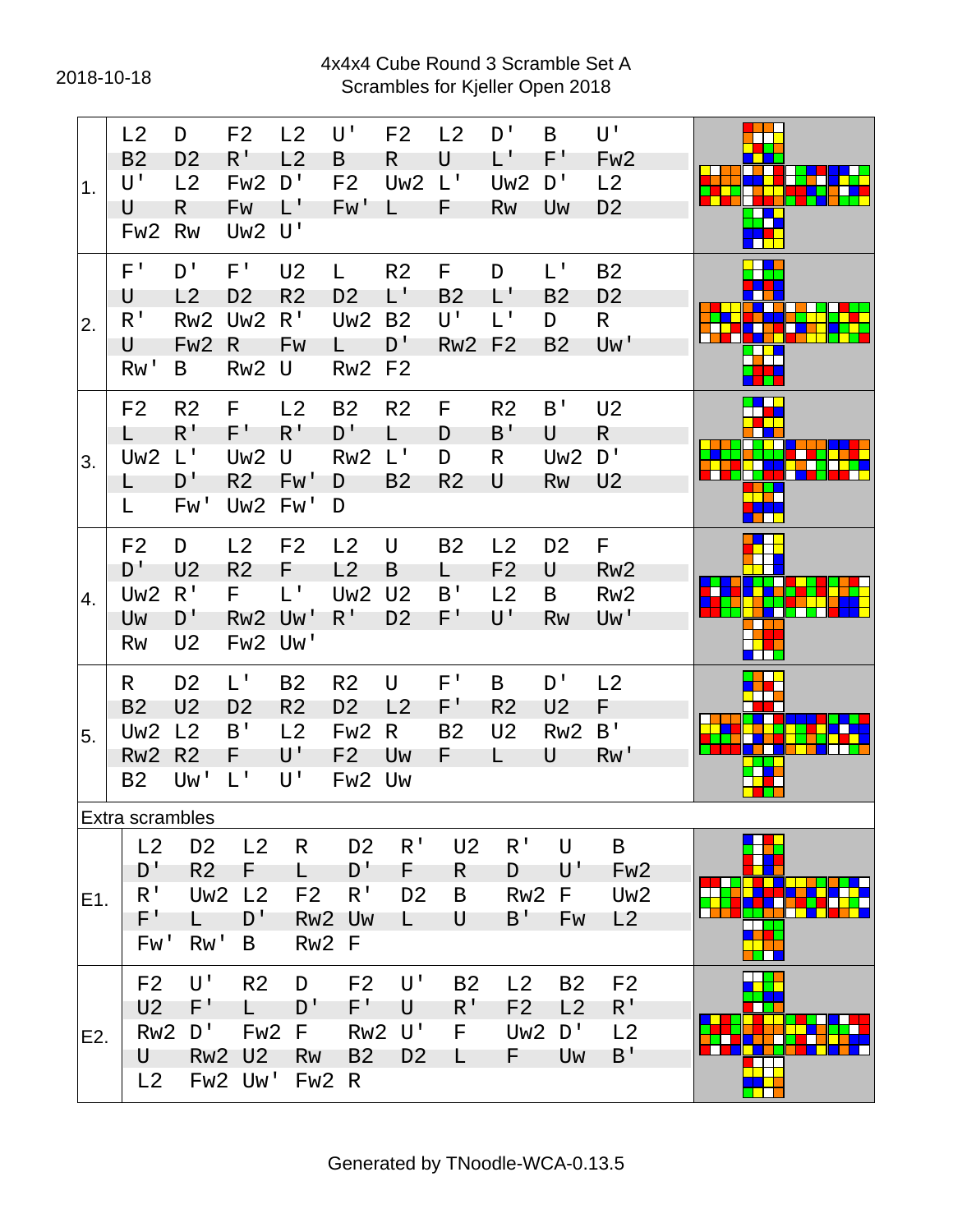#### 2018-10-18 Scrambles for Kjeller Open 2018 5x5x5 Cube Round 1 Scramble Set A

| 1.  | Fw <sub>2</sub><br>U<br>$F^{\perp}$<br>U<br><b>B2</b>                          | $L^{\prime}$<br>Bw<br>Lw<br>Rw'<br>Lw'                                 | Bw <sub>2</sub><br>D<br>$L^{\mathsf{T}}$<br>Bw <sub>2</sub><br>Uw | Lw'<br>L2<br><b>Bw</b><br>Rw'<br>Bw'            | Rw'<br>B <sub>2</sub><br>F <sub>2</sub><br>D<br>F <sub>2</sub>                           | U <sub>2</sub><br>Uw<br>Uw<br>$F^+$<br>Uw'                              | Rw <sub>2</sub><br>R <sub>2</sub><br>Bw'<br>U <sub>2</sub><br>Lw | $\mathsf{L}^{\mathsf{T}}$<br>U <sub>2</sub><br>$F^{\perp}$<br>Rw <sub>2</sub><br>F | U<br>B<br>Lw<br>D <sub>w</sub> 2<br>Dw                            | D<br>Rw'<br>$B^{\prime}$<br>D <sub>2</sub><br>Fw'           | R<br>Bw'<br>Dw<br>F <sub>2</sub><br>B                             | B'<br>R.<br>$L^+$<br>D <sub>2</sub><br>Bw <sub>2</sub>                     |  |
|-----|--------------------------------------------------------------------------------|------------------------------------------------------------------------|-------------------------------------------------------------------|-------------------------------------------------|------------------------------------------------------------------------------------------|-------------------------------------------------------------------------|------------------------------------------------------------------|------------------------------------------------------------------------------------|-------------------------------------------------------------------|-------------------------------------------------------------|-------------------------------------------------------------------|----------------------------------------------------------------------------|--|
| 2.  | $L^{\mathsf{T}}$<br>Fw<br>Lw <sub>2</sub><br>Lw <sub>2</sub><br>U <sub>2</sub> | F<br><b>Bw</b><br>Uw <sub>2</sub><br>Bw <sub>2</sub><br>R <sub>2</sub> | <b>Bw</b><br>RW'<br>Dw'<br>U <sub>2</sub><br>Lw <sub>2</sub>      | Rw<br>Bw'<br>F <sub>2</sub><br><b>Rw</b><br>Uw' | D <sub>2</sub><br>L.<br>R.<br>Bw<br>Rw'                                                  | R <sup>1</sup><br>Fw<br>$F^{\perp}$<br>D <sub>2</sub><br>L <sub>2</sub> | <b>Rw</b><br>Bw'<br>Uw <sub>2</sub><br>Lw <sub>2</sub><br>Lw'    | Fw<br>D <sub>W</sub> '<br>F <sub>2</sub><br>$\mathsf{L}^+$<br>B <sub>2</sub>       | Dw'<br>F'<br>U'<br>F'<br>U <sub>2</sub>                           | Fw'<br>DW<br>L'<br>Bw'<br>Lw'                               | R<br>U <sub>2</sub><br>$F^{\perp}$<br>Lw <sub>2</sub><br>FW2 L    | D <sub>w</sub> 2<br>B<br>R <sub>2</sub><br>R <sub>2</sub>                  |  |
| 3.  | D <sub>2</sub><br>Uw <sub>2</sub><br>Dw<br>$L^+$<br>D <sub>2</sub>             | F'<br>Rw <sub>2</sub><br>L2<br>F<br>R <sub>2</sub>                     | D <sub>2</sub><br>F <sub>2</sub><br>D'<br>R<br><b>Bw</b>          | R.<br>Uw<br>Dw <sub>2</sub><br>Bw<br>Uw'        | $R^{\prime}$<br>$F^{\prime}$<br>Lw<br>B                                                  | Lw2 Rw2<br>B <sub>2</sub><br>L.<br>$R^{\prime}$<br><b>Bw</b>            | Bw <sub>2</sub><br>Rw<br><b>Bw</b><br>Uw'<br>U <sub>2</sub>      | D'<br>L<br>$R^{\prime}$<br>Rw <sub>2</sub><br>$F^{\perp}$                          | Lw<br>Fw<br>Rw<br>U'<br>U'                                        | F <sub>2</sub><br>L.<br>B'<br>R <sub>2</sub><br>B'          | Fw<br>R.<br>R <sub>2</sub><br>L'<br>D <sub>2</sub>                | B <sub>2</sub><br>U'<br>Lw<br>Rw <sub>2</sub><br>U'                        |  |
| 4.  | F<br>Dw<br>Fw'<br>L.<br>U'                                                     | Uw <sub>2</sub><br>L<br>U <sub>2</sub><br>RW'<br>Bw <sub>2</sub>       | U<br>DW<br>Fw'<br>Bw'<br>D <sub>2</sub>                           | B'<br>B<br>U<br>Rw <sub>2</sub><br>F.           | Bw <sub>2</sub><br>$R^{\prime}$<br>F <sub>2</sub><br>U <sub>2</sub><br>B                 | Dw<br>L2<br>Uw <sub>2</sub><br>LW<br>R <sup>1</sup>                     | Bw'<br>Uw <sub>2</sub><br>F<br>D <sub>2</sub><br>F <sub>2</sub>  | Rw'<br>R<br>D <sub>2</sub><br>Dw<br>D                                              | B<br>LW<br>Bw<br>F<br>B                                           | D'<br>Bw <sub>2</sub><br>Fw'<br>Fw<br>F <sub>2</sub>        | Rw <sub>2</sub><br>Rw'<br>Lw2<br>$B^{\prime}$<br>Uw <sub>2</sub>  | Bw'<br>$R^{\perp}$<br>D <sub>2</sub><br>D <sub>W</sub> '<br>U <sub>2</sub> |  |
| 5.  | $L^{\prime}$<br>D<br>$L^1$<br>Rw <sub>2</sub><br>F                             | R <sub>2</sub><br>L2<br>Lw2<br>Fw'<br>Bw <sub>2</sub>                  | <b>Rw</b><br>U <sub>2</sub><br><b>B2</b><br>Lw <sub>2</sub><br>U  | $F^{\, \prime}$<br>Uw<br>L<br>Fw<br>Fw          | Bw<br>Rw <sub>2</sub><br>Dw<br>Uw<br>$F^{\intercal}$                                     | D <sub>2</sub><br>D<br>D<br>R.<br>D'                                    | $F^{\prime}$<br>F<br>B'<br>Bw <sub>2</sub><br>Lw                 | <b>Rw</b><br>Rw <sub>2</sub><br>Bw'<br>L<br>U <sub>2</sub>                         | F <sub>2</sub><br>Bw'<br>Uw <sub>2</sub><br>Rw <sub>2</sub><br>Fw | B<br>R<br>Bw <sub>2</sub><br>R'<br>B'                       | Fw2 Uw2<br>Rw <sub>2</sub><br><b>B2</b><br>U'<br>Uw <sub>2</sub>  | Uw'<br>Dw<br>L2<br>R                                                       |  |
|     | Extra scrambles                                                                |                                                                        |                                                                   |                                                 |                                                                                          |                                                                         |                                                                  |                                                                                    |                                                                   |                                                             |                                                                   |                                                                            |  |
| E1. | Uw'<br>Uw'<br>Dw <sub>2</sub><br>LW<br>R <sub>2</sub>                          | D <sub>2</sub><br>R<br>U'<br>L'<br>L                                   | L2<br>Fw<br>Bw'<br>U'<br>Lw                                       | Fw'<br>Lw<br>D<br>Dw<br>U                       | B'<br>L <sub>2</sub><br><b>B2</b><br>D <sub>2</sub><br>D                                 | Dw<br>D<br>U'<br>Rw <sub>2</sub><br>Uw'                                 | Lw'<br>L2<br>$F^+$<br>R <sub>2</sub><br>Dw <sub>2</sub>          | L <sub>2</sub><br>$B^{\prime}$<br>Rw<br>Bw'<br>Bw                                  | Fw'<br>B<br>R<br>Lw'                                              | Dw2 Rw<br>$L^+$<br>Uw <sub>2</sub><br>Bw'<br>R <sup>T</sup> | Lw'<br>Rw'<br>R <sup>T</sup><br>Lw <sub>2</sub><br>U <sub>2</sub> | B<br>Fw<br>Dw'<br>D <sub>2</sub><br>Dw                                     |  |
| E2. | U<br>Uw <sub>2</sub><br>F.<br>Uw'<br>D                                         | <b>Bw</b><br>Lw<br>Lw'<br>R <sub>2</sub><br>Fw                         | D'<br>D'<br>D<br>F.<br>L                                          | Bw'<br><b>B2</b><br>Bw'<br>D'<br>Uw             | F <sub>2</sub><br>Bw <sub>2</sub><br>Fw <sub>2</sub><br>D <sub>M</sub><br>F <sub>2</sub> | $L^+$<br>Dw <sub>2</sub><br>Lw<br>Uw <sub>2</sub>                       | D<br>D<br>Rw<br>U <sub>2</sub><br>Lw2 U2                         | U'<br>U<br>Fw <sub>2</sub><br>Bw <sub>2</sub><br>Dw'                               | $\mathsf{R}$<br>R<br>Uw'<br>D <sub>2</sub>                        | U<br>Fw2 Lw2<br>L.<br>Fw <sub>2</sub><br>R.                 | $F^+$<br>U <sub>2</sub><br>$B^{\prime}$<br>Bw<br>Bw'              | <b>B2</b><br>Lw <sub>2</sub><br>Dw'<br>Uw<br>U'                            |  |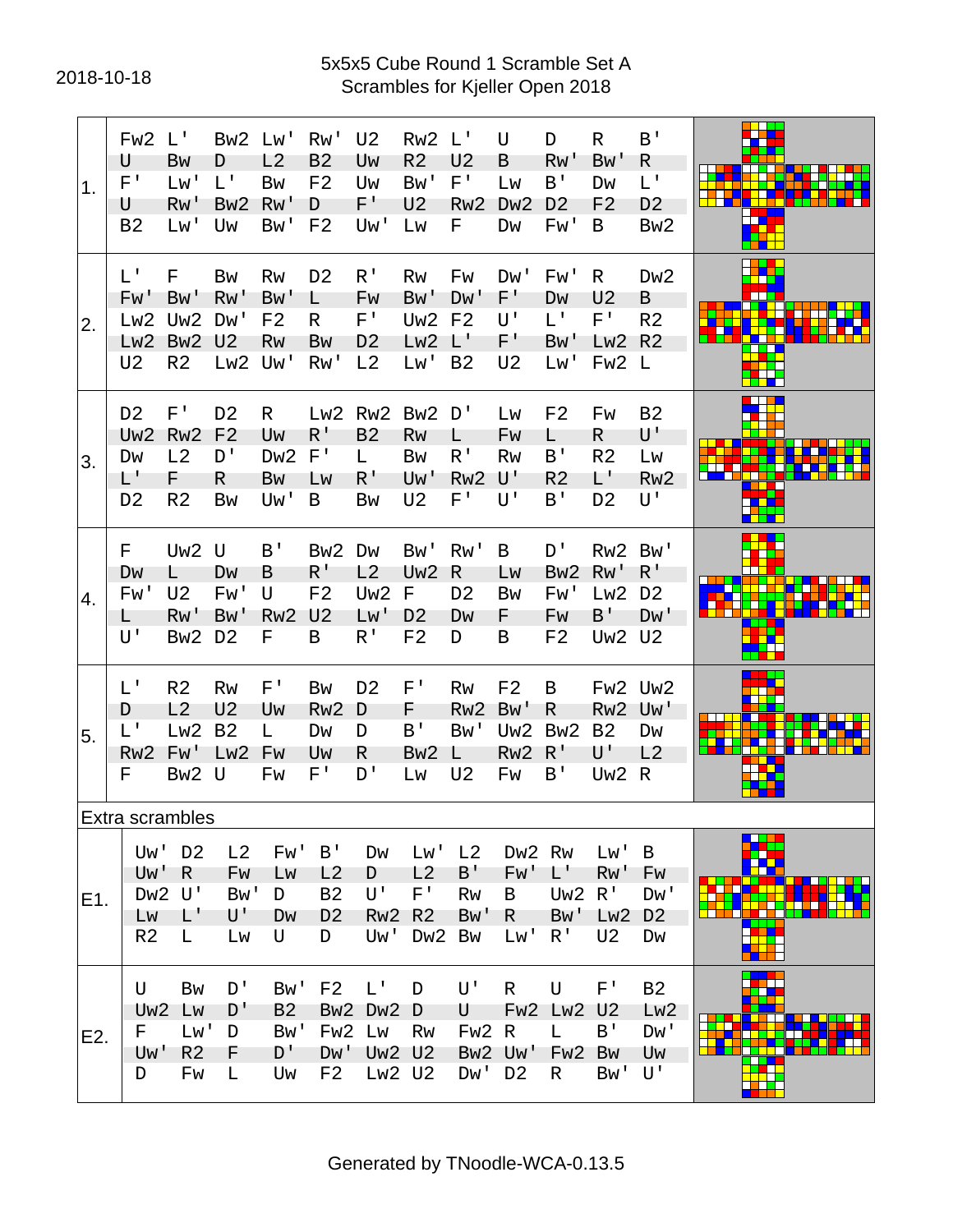#### 2018-10-18 Scrambles for Kjeller Open 2018 5x5x5 Cube Round 1 Scramble Set B

| 1.  | R <sub>2</sub><br>Lw <sub>2</sub><br>R <sub>2</sub><br><b>Rw</b><br>D <sub>2</sub> | U<br>L<br>Dw <sub>2</sub><br>Bw <sub>2</sub><br>Dw <sub>2</sub> | Fw<br>U'<br>F<br>B'<br>L                                                     | R <sub>2</sub><br>Dw'<br>$R^{\prime}$<br>Lw2<br>F'              | Bw'<br>D<br>D<br>B'<br>Rw'                                  | L <sub>2</sub><br>Rw <sub>2</sub><br>Uw <sub>2</sub><br>Bw'<br>D <sub>2</sub> | Uw'<br>LW<br>Lw'<br>L'<br>F                                 | <b>Bw</b><br>B'<br>Bw'<br>$R^{\perp}$<br>B <sub>2</sub>      | B'<br>L'<br>$U^{\dagger}$<br>Dw <sub>2</sub><br>Dw'                  | U<br>B'<br><b>B2</b><br>B'<br>$R^{\prime}$          | B'<br>L <sub>2</sub><br>L.<br>D'<br>Lw                     | Bw'<br>Rw <sub>2</sub><br>Dw'<br>R.<br>Fw                       |   |
|-----|------------------------------------------------------------------------------------|-----------------------------------------------------------------|------------------------------------------------------------------------------|-----------------------------------------------------------------|-------------------------------------------------------------|-------------------------------------------------------------------------------|-------------------------------------------------------------|--------------------------------------------------------------|----------------------------------------------------------------------|-----------------------------------------------------|------------------------------------------------------------|-----------------------------------------------------------------|---|
| 2.  | Fw'<br>Fw <sub>2</sub><br>Lw<br>B<br>Lw2                                           | U<br><b>Bw</b><br>F<br>Uw'<br>Uw                                | $L^{\mathsf{T}}$<br>Rw<br>Uw<br>R <sub>2</sub><br>Lw                         | Bw'<br>U'<br>D<br>B<br>L'                                       | B<br>DW<br>Fw <sub>2</sub><br>F.<br>Uw                      | Dw'<br>D<br>F <sub>2</sub><br>Bw <sub>2</sub><br>U <sub>2</sub>               | D'<br>L2<br>Rw <sub>2</sub><br>U <sub>2</sub><br><b>B2</b>  | Uw <sub>2</sub><br>Bw <sub>2</sub><br>U<br>Dw<br>$R^1$       | B <sub>2</sub><br>Uw <sub>2</sub><br>Fw<br>F.<br>U'                  | Uw'<br>D'<br>Uw<br>D<br><b>B2</b>                   | U<br>LW<br>$F^+$<br>D <sub>W</sub><br>Dw                   | D <sub>w</sub> 2<br>U'<br>Fw <sub>2</sub><br>Bw'<br>L           |   |
| 3.  | LW<br>Fw <sub>2</sub><br>Rw'<br>D <sub>2</sub><br>L2                               | D <sub>2</sub><br>B <sub>2</sub><br>F <sub>2</sub><br>R<br>D'   | L2<br>F <sub>2</sub><br>Rw <sub>2</sub><br>U <sub>2</sub><br>Dw <sub>2</sub> | Uw <sub>2</sub><br>R <sub>2</sub><br>Fw<br>D'<br>B <sub>2</sub> | D <sub>2</sub><br>Uw <sub>2</sub><br>U'<br>Lw'<br>D         | U'<br>F<br>R <sub>2</sub><br>Rw'<br>Uw'                                       | $R^{\prime}$<br>B <sub>2</sub><br>Fw<br>F <sub>2</sub><br>F | Bw'<br>B <sub>W</sub><br>R <sub>2</sub><br>L2<br>Bw'         | R <sub>2</sub><br>Rw<br>U<br>U'<br>Uw                                | B<br>Bw <sub>2</sub><br><b>B2</b><br>L'<br>Lw'      | D <sub>2</sub><br>Rw <sub>2</sub><br><b>Rw</b><br>U'<br>B' | Dw <sub>2</sub><br>B <sub>2</sub><br>Bw<br>Uw<br>F <sub>2</sub> |   |
| 4.  | D <sub>2</sub><br>Lw <sub>2</sub><br>B<br>Uw<br>Rw <sub>2</sub>                    | Dw <sub>2</sub><br>U <sub>2</sub><br>Fw'<br>B'<br>Uw            | F<br>Rw <sub>2</sub><br>U<br>Dw<br>B'                                        | Rw <sub>2</sub><br>D<br>D <sub>2</sub><br>Bw<br>Bw              | <b>Bw</b><br>U'<br>Lw <sub>2</sub><br>Uw <sub>2</sub><br>D' | L <sub>2</sub><br>Lw2<br>F <sub>2</sub><br>D<br>Dw                            | Uw<br>R <sub>2</sub><br><b>Rw</b><br>L.<br>U'               | B'<br>B<br>B<br>Rw <sub>2</sub><br><b>B2</b>                 | $L^+$<br>Rw<br>Rw <sub>2</sub><br>R<br>Lw                            | Fw<br>U<br>Dw'<br>D <sub>2</sub><br>Fw <sub>2</sub> | D <sub>2</sub><br><b>Rw</b><br>F<br>Fw'<br>D <sub>2</sub>  | <b>Rw</b><br>F <sub>2</sub><br>U'<br>U <sub>2</sub><br>L'       |   |
| 5.  | Uw<br>Rw <sub>2</sub><br>F <sub>2</sub><br>F.<br>Uw                                | D'<br>Lw'<br>D'<br>R'<br>Rw'                                    | B<br>U <sub>2</sub><br>Lw<br>B'<br>D <sub>2</sub>                            | Lw2<br>D<br>L<br>Rw<br>U'                                       | <b>Bw</b><br>B<br>Rw'<br>B<br>Rw <sub>2</sub>               | Dw<br>DW<br>Dw <sub>2</sub><br>F <sub>2</sub><br>Lw2                          | U'<br>L2<br>F <sub>2</sub><br>U'<br>B'                      | Rw<br>Bw<br>Lw'<br>L.<br>D'                                  | D <sub>w</sub> 2<br>Lw <sub>2</sub><br>$R^1$<br>R<br>Fw <sub>2</sub> | F<br>Rw<br>Fw<br>U<br>Uw                            | Dw<br>L.<br>Bw<br>Bw'<br>Lw'                               | Bw <sub>2</sub><br>Dw <sub>2</sub><br>B'<br>D<br>D'             |   |
|     | Extra scrambles                                                                    |                                                                 |                                                                              |                                                                 |                                                             |                                                                               |                                                             |                                                              |                                                                      |                                                     |                                                            |                                                                 |   |
| E1. | B'<br>R.<br>Bw'<br>F'<br>R.                                                        | U<br>U'<br>Dw'<br>Uw <sub>2</sub><br>F.                         | B<br>Fw<br>Bw <sub>2</sub><br>R <sub>2</sub><br>Bw                           | D<br>L <sub>2</sub><br>R <sub>2</sub><br>Bw <sub>2</sub><br>Rw' | Rw'<br><b>B2</b><br>Bw'<br>L<br>Fw <sub>2</sub>             | B'<br>U<br>U <sub>2</sub><br>Lw <sub>2</sub><br>E                             | U'<br>$R^{\prime}$<br>Uw <sub>2</sub><br>D'<br>Dw           | $\mathsf{R}$<br>B <sub>2</sub><br>R.<br>Uw<br>U <sub>2</sub> | Rw' F2<br>F <sub>2</sub><br>Uw'<br>$\mathsf{B}$<br>F <sub>2</sub>    | L.<br>$F^{\perp}$<br>LW'<br>Uw                      | <b>Bw</b><br>B<br>Rw <sub>2</sub><br><b>Rw2 F2</b><br>R.   | <b>Rw</b><br>F'<br>U<br>U <sub>2</sub>                          | m |
| E2. | Lw'<br>Rw'<br>Dw<br>Rw                                                             | F<br>Uw <sub>2</sub><br><b>B2</b><br>Bw2 L'                     | Rw<br>Uw2 Bw2<br>D'<br>L'<br>Fw                                              | F<br>Lw2<br>U<br>R <sup>T</sup>                                 | Uw2 Dw<br>Uw <sub>2</sub><br>$L^{\prime}$<br>R.<br>Uw       | L <sub>2</sub><br>Dw'<br>Bw <sub>2</sub><br>D <sub>2</sub><br>R <sup>T</sup>  | Lw'<br>B<br>L<br>L<br>F <sub>2</sub>                        | F<br>Dw<br>Dw'<br>B<br>Fw'                                   | Uw'<br>L2<br><b>Uw2 U2</b><br>U <sub>2</sub><br>$\mathsf{L}$         | Dw <sub>2</sub><br>Uw <sub>2</sub><br>$F^+$<br>B    | U'<br>R'<br>F.<br>Rw                                       | L'<br>U<br>B <sub>2</sub><br>Fw<br>Fw2 Dw2                      |   |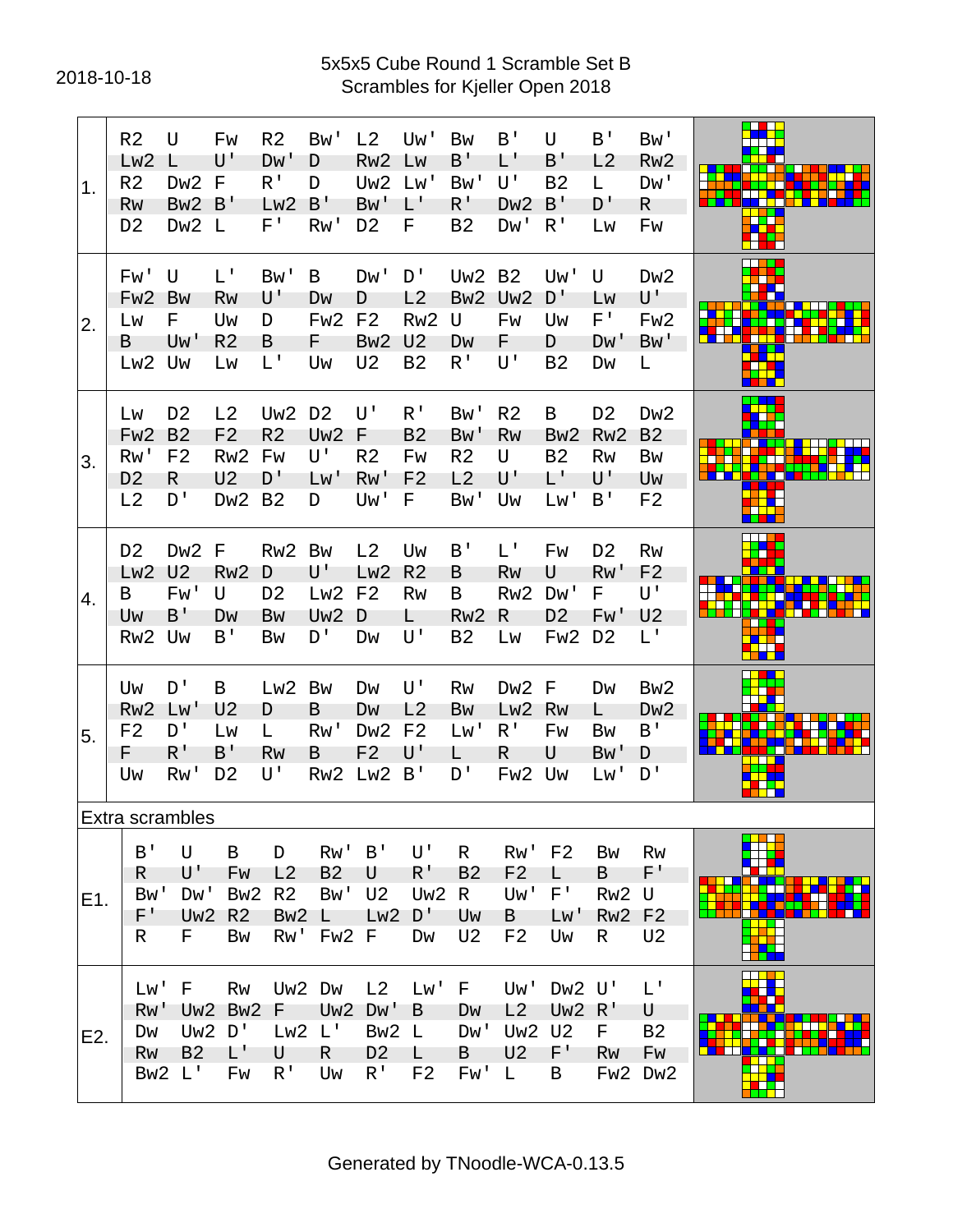| 1.  | L' B R' B L' B U' R' U' B' R' u' 1 b' |  |
|-----|---------------------------------------|--|
| 2.  | B L' R' B' L R L' U R' U L' u' 1 b'   |  |
| 3.  | B' R' L' U' L' B U' R B L' R' u r     |  |
| 4.  | B' U L U' B U' R' L' B' L B' 1' r' b  |  |
| 5   | R' L R' L' R U' B' L U' R L u' r' b'  |  |
|     | Extra scrambles                       |  |
| E1. | L R L R' B U B R B' R' U' 1 r         |  |
| E2. | LRURB'URU'B'R'B' 1 r' b'              |  |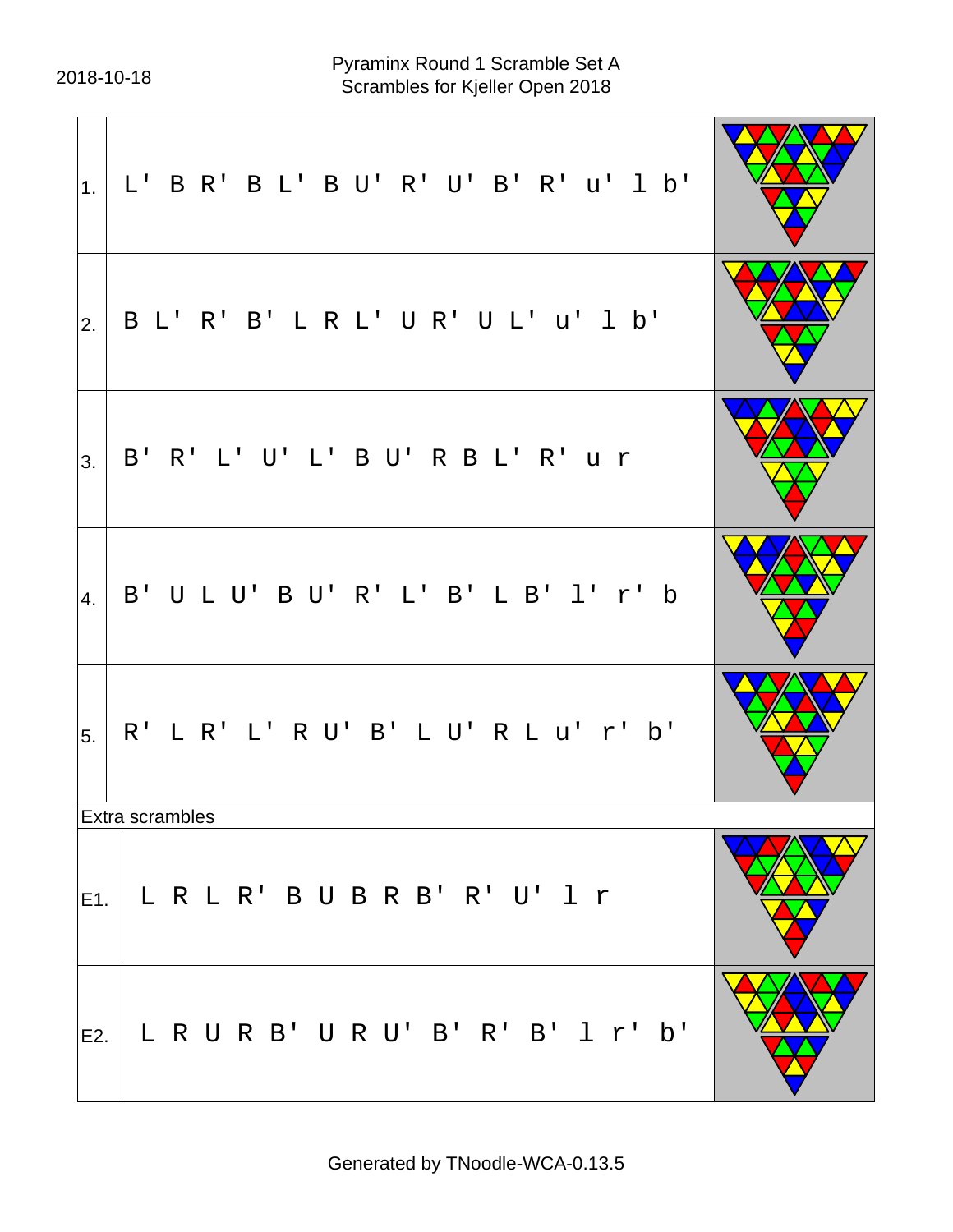|     | $ _{1.} $ R B' L R' L B' R B' R' L' U u r' b' |  |
|-----|-----------------------------------------------|--|
| 2.  | R' B' L' R' L B' R' B R' L' B u'              |  |
| 3.  | LUBL'U'L'B'URB'RU'I                           |  |
| 4.  | B U' R U' R' B' L B' L' R U u' l' r' b        |  |
| 5.  | B L B R L' U R' U B R' L u' r                 |  |
|     | Extra scrambles                               |  |
| E1. | URLUR'L'R'B'R'L'Uulr'                         |  |
| E2. | R'LULULBLR'L'R'ulr                            |  |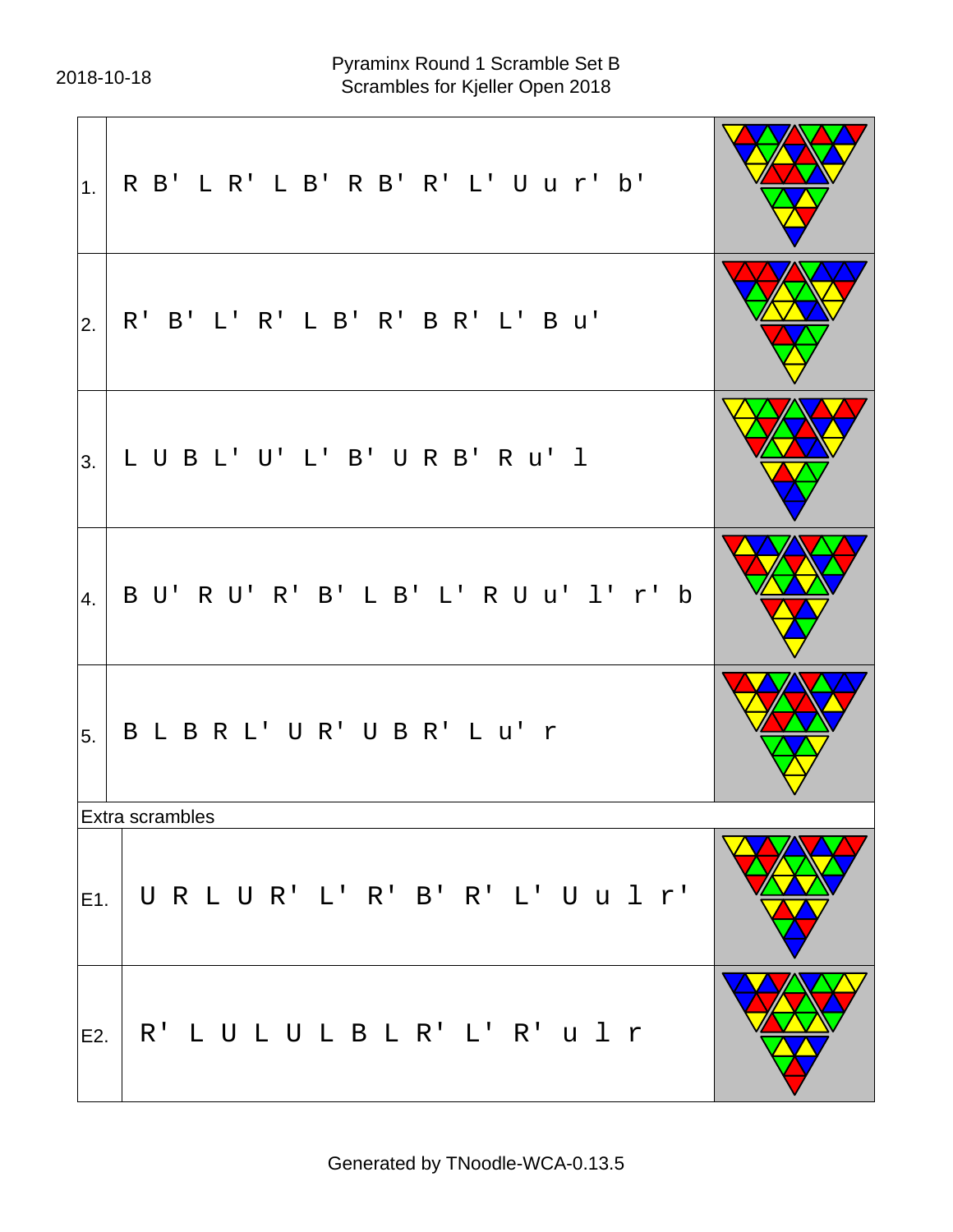| 1.  | R' B' L' R B L U' L' U B' R' u l b'  |  |
|-----|--------------------------------------|--|
| 2.  | UL'BU'L'RUR'B'R'B'u'b'               |  |
| 3.  | UBU'L'BRL'RUR'L'1'r'                 |  |
| 4.  | B' R' U' B' R' B' U R U B' R r' b    |  |
| 5.  | U'LR'LU'L'U'R'L'B'L'1r'b             |  |
|     | Extra scrambles                      |  |
| E1. | R L R' U B' U R U' B' R' L' u' r' b' |  |
| E2. | UL'UL'R'U'BR'BLR'b'                  |  |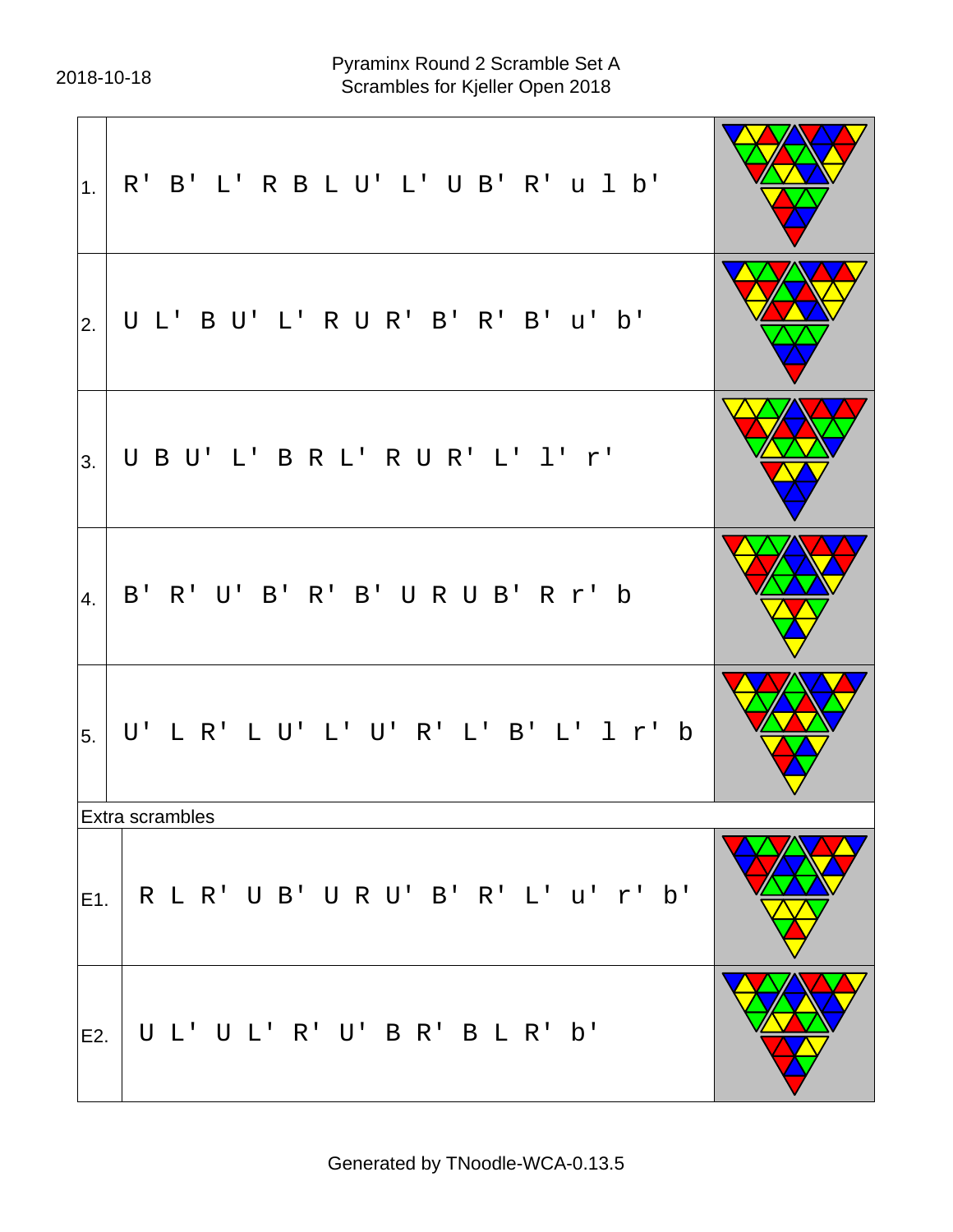| 1.  | L B U' L' U' L' U' B' R B U'      |  |
|-----|-----------------------------------|--|
| 2.  | ULBL'BUB'U'L'U'L                  |  |
| 3.  | L B U' L' R B' L U' R L' U        |  |
| 4.  | B L' U' B L B' L U' L U B'        |  |
| 5.  | L R B' L' R' B R' U' L U' L'      |  |
|     | <b>Extra scrambles</b>            |  |
|     | E1. R B U' L' R' U' L' B' R' B U' |  |
| E2. | LULU'B'R'L'R'UL'B'                |  |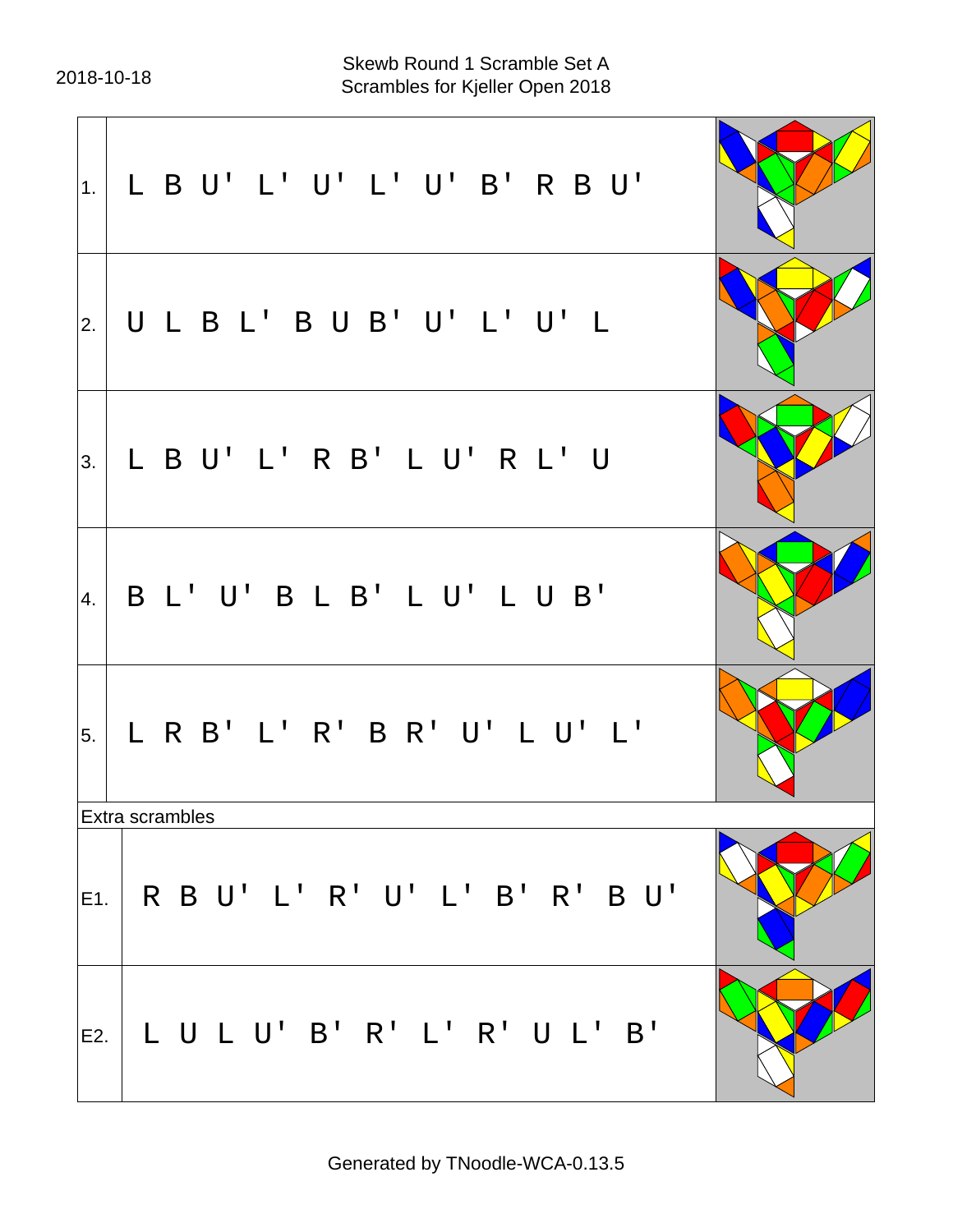$\overline{a}$  $\overline{\phantom{0}}$ 

| 1.               | ULB'U'B'LRUB'L'B                              |  |
|------------------|-----------------------------------------------|--|
| 2.               | UBURB'LR'LR'B'U'                              |  |
| 3.               | RBRLRL'R'L'BUB'                               |  |
| $\vert 4. \vert$ | RURLR'BLB'U'LB                                |  |
| 5.               | RULR'L'B'RLUR'B'                              |  |
|                  | Extra scrambles                               |  |
|                  | $\vert$ E1. $\vert$ B U B' L U R U' B U B' L' |  |
|                  | E2.   R B L R B ' L U L ' B ' R ' B           |  |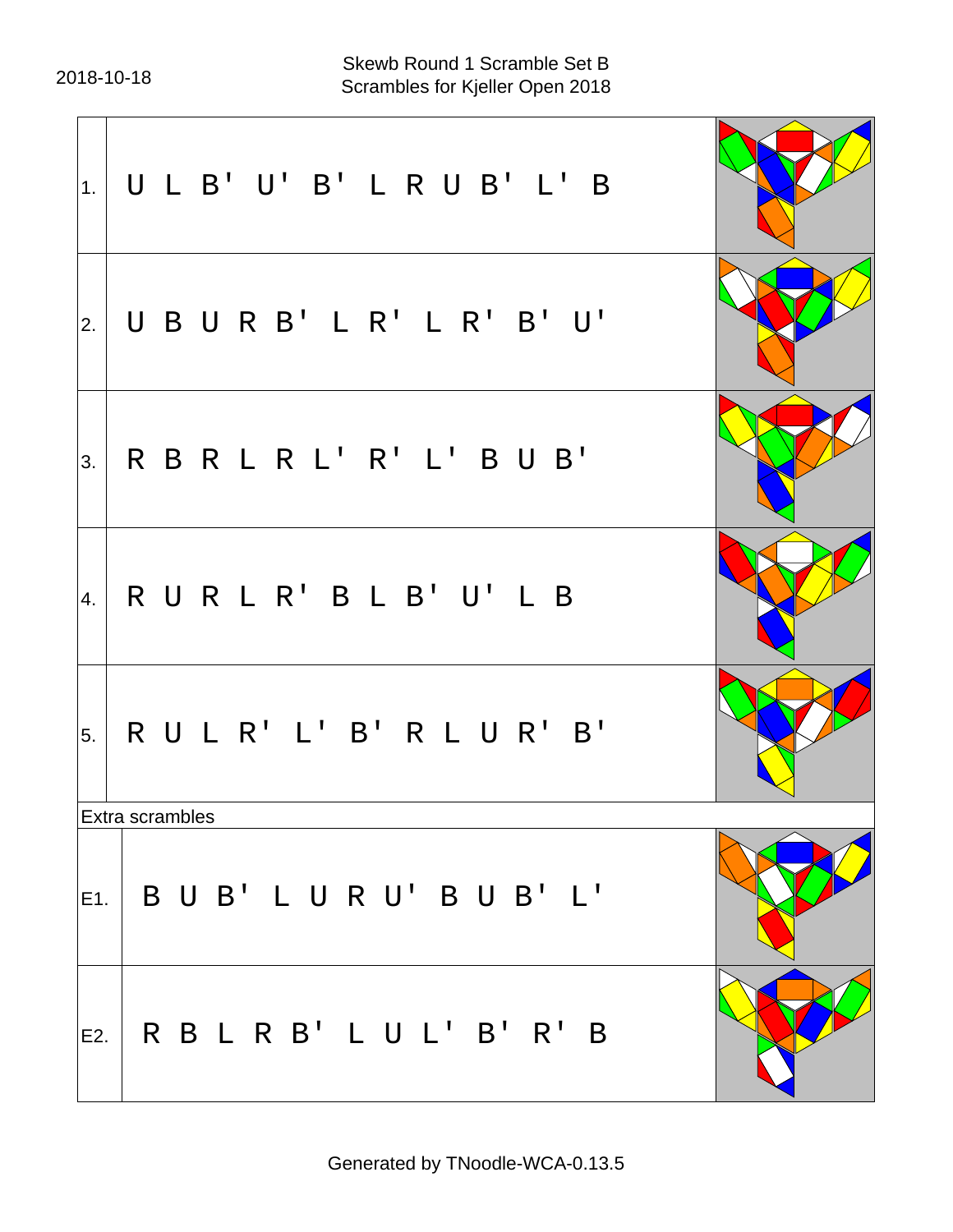| 1.  | BUR'LBL'R'LB'LR                                 |  |
|-----|-------------------------------------------------|--|
| 2.  | B L' R' L' U L' R' L' R U L                     |  |
| 3.  | ULRU'R'L'RU'RL'B                                |  |
| 4.  | RU'R'L'B'URLU'BR                                |  |
| 5.  | R B R' B' R U' R' L' R L' B                     |  |
|     | Extra scrambles                                 |  |
|     | $\vert$ E1. $\vert$ B L R' B' R' U L' R' L B U' |  |
| E2. | URBRU'B'U'R'U'L'R                               |  |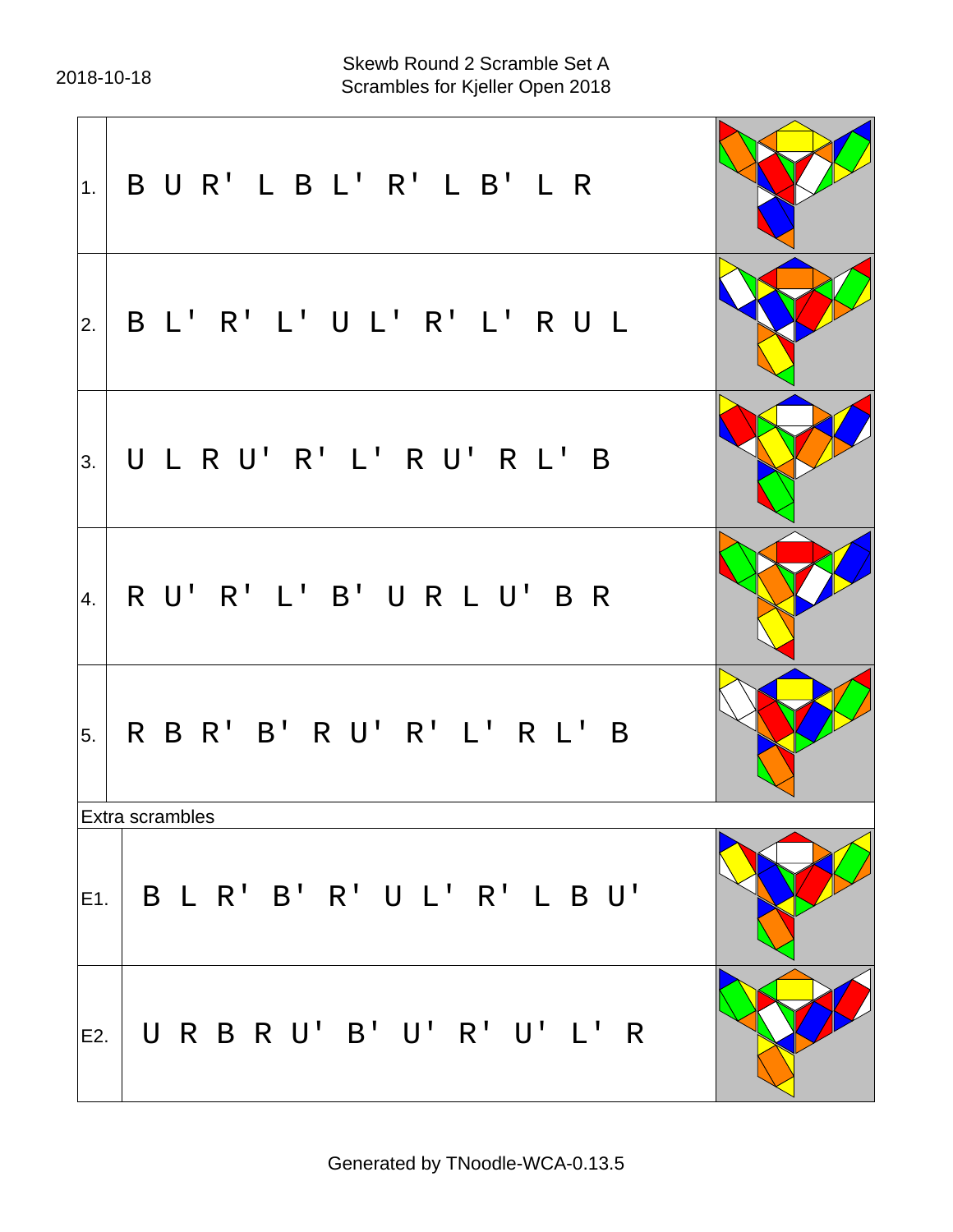| 1.  | LUBRU'B'UB'L'BL'                  |  |
|-----|-----------------------------------|--|
| 2.  | L R' U R U L' B L R B' L          |  |
| 3.  | LUBURB'U'R'B'L'B'                 |  |
| 4.  | U L U' L B U R' L R' U' R         |  |
| 5.  | URB'L'U'RB'U'RL'B                 |  |
|     | Extra scrambles                   |  |
|     | E1.   L R B' L B' U' R U' R' L U' |  |
| E2. | L R B R L U R B L U L'            |  |